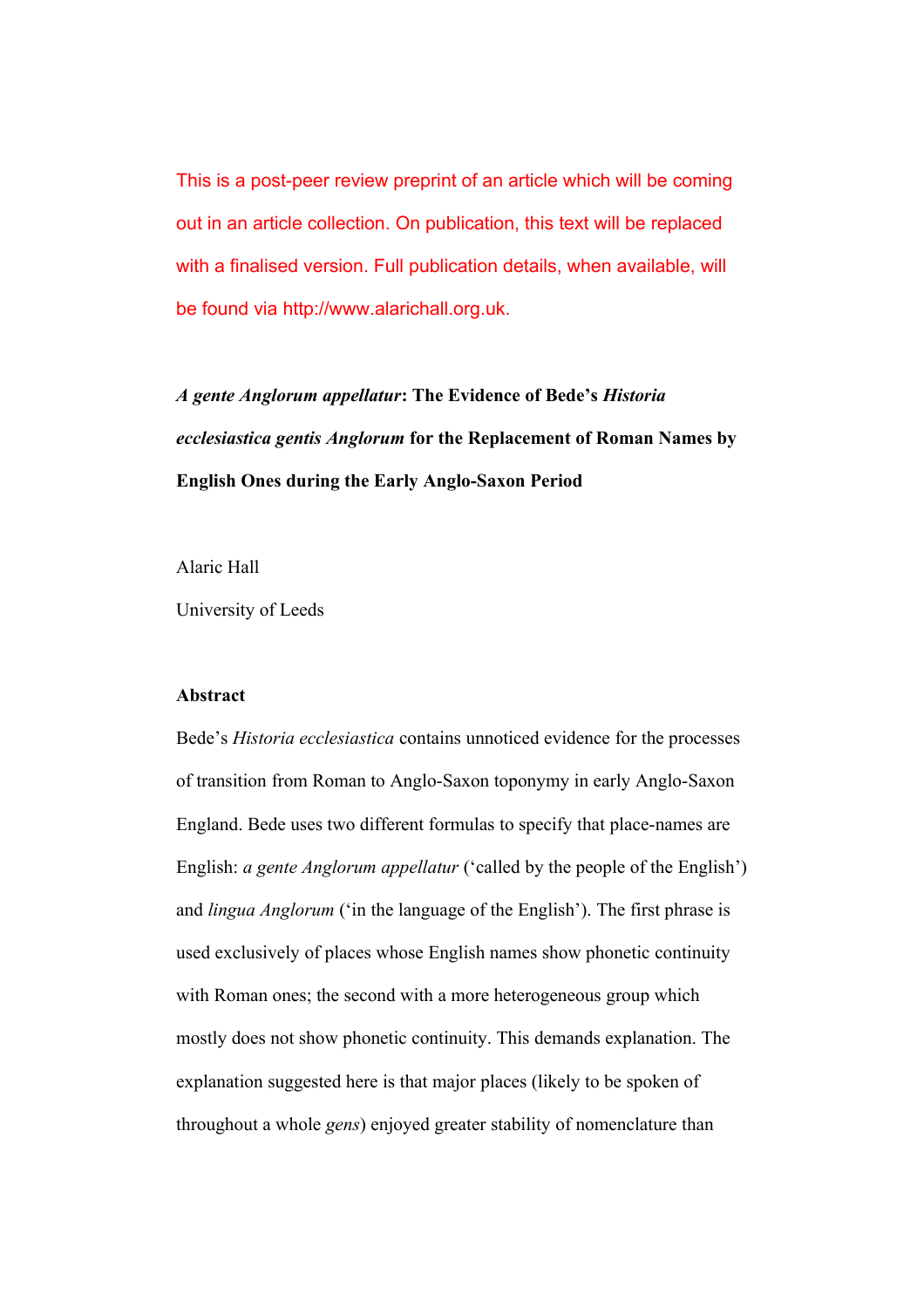minor ones.

**Keywords:** Bede, *Historia ecclesiastica gentis Anglorum*, place-names, Roman Britain, Anglo-Saxon England, Old English

**Running head:** The Replacement of Roman Names

Infamously, the contact between English and the languages of late Roman Britain (Brittonic and Latin) had a small impact on English, with the number of early Brittonic and Latin loan-words being small – and the number of prefixes borrowed being zero (Wollmann 1990; Coates 2007: 177–81). Even so, the prevailing assumption among archaeologists and, latterly, historians, is that migration to Britain by Germanic-speakers is entirely insufficient to explain the spread of English following the collapse of Roman rule in the region: it is simply too hard to envisage enough people crossing the North Sea to explain the substantial continuity evident in farming and settlement (see Higham 2007) – and even if this were possible, it now seems clearly at odds with the evidence for continuity in the genetic make-up of Britain's populace (see Richards, Capelli and Wilson 2008).

Accordingly, linguists have started to find models for the spread of Old English which do not involve large migrations: the lack of clear contact influence from Brittonic and Latin on our attested Old English is not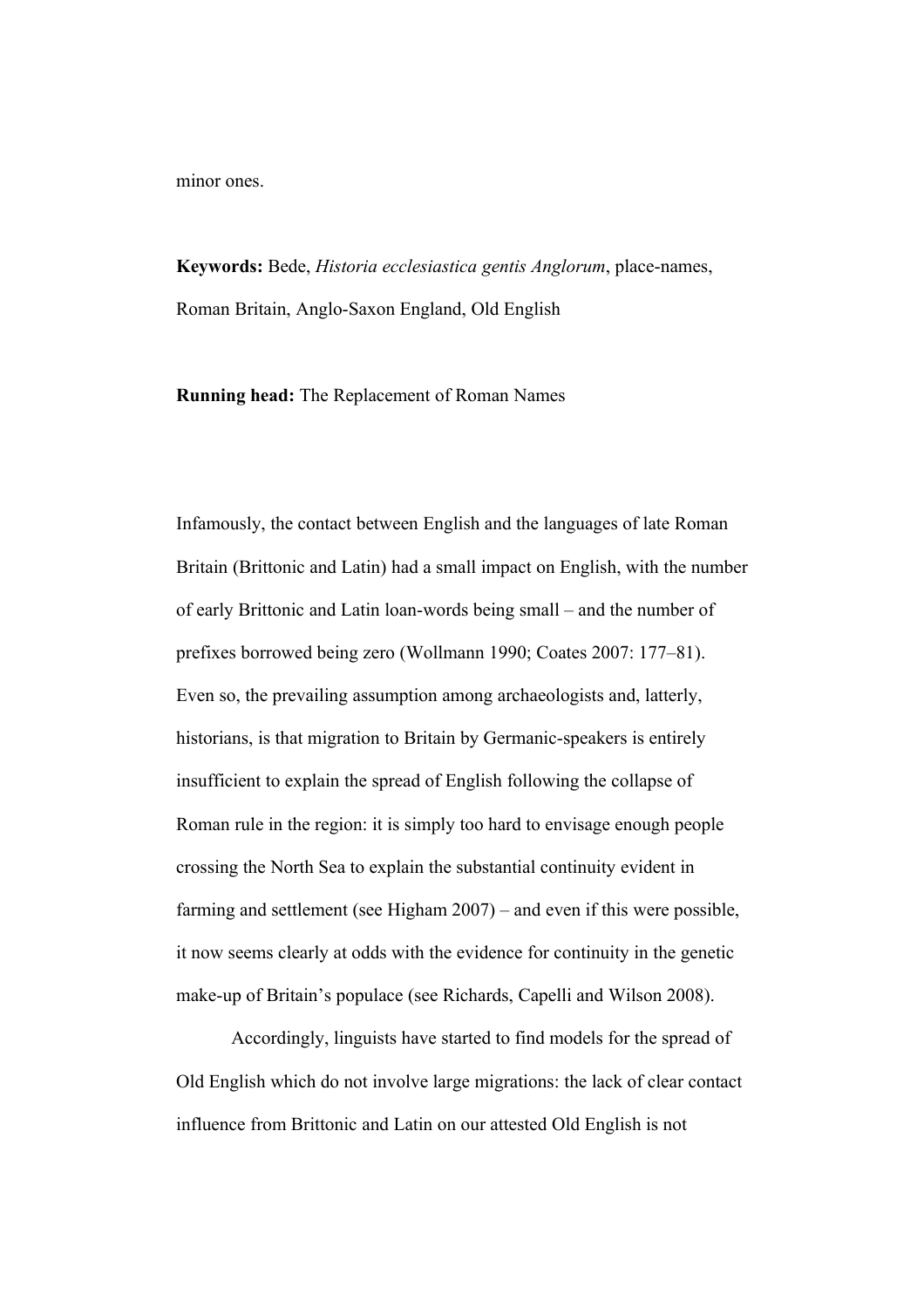generally now seen as incompatible with the idea that Old English was adopted without massive demographic change (see for example von Tristram, ed., 1997–2003; for a dissenting voice, Coates 2007). It has proved hard convincingly to identify distinctively Celtic influence on English grammar, but it also now seems that we should only expect this in circumstances of prolongued language-contact with large numbers of bilingual children: the adoption of languages by adult non-native speakers tends rather to lead to changes which are generic to adult language-learning and not distinctive to particular substrates, and the development of English during the medieval period indeed exhibits these shifts (Trudgill 2010; Lupyan and Dale 2010). In any case, where contact varieties emerged as English expanded in Britain, it is easy to suppose that, were their distinctive features even of the kind that would appear in the textual record, these were at least partly assimilated to more conservative, prestigious varieties long before they had any chance to be recorded – we perhaps even have a hint of such a process in the Brittonic loan-words *luh* ('pool') and perhaps *carr* ('rock'), attested outside place-names only in Northumbrian Old English (Bosworth and Toller 1898: s.v. *luh*; Cameron et al. 2007: s.v. *carr*), and subsequently displaced by etymologically Germanic words such as *brim* and *stan*.

My concern in this paper, then, is a section of the Old English lexicon where the lack of Celtic influence is still causing consternation: placenames. The lexicon of Anglo-Saxon place-names underwent much the same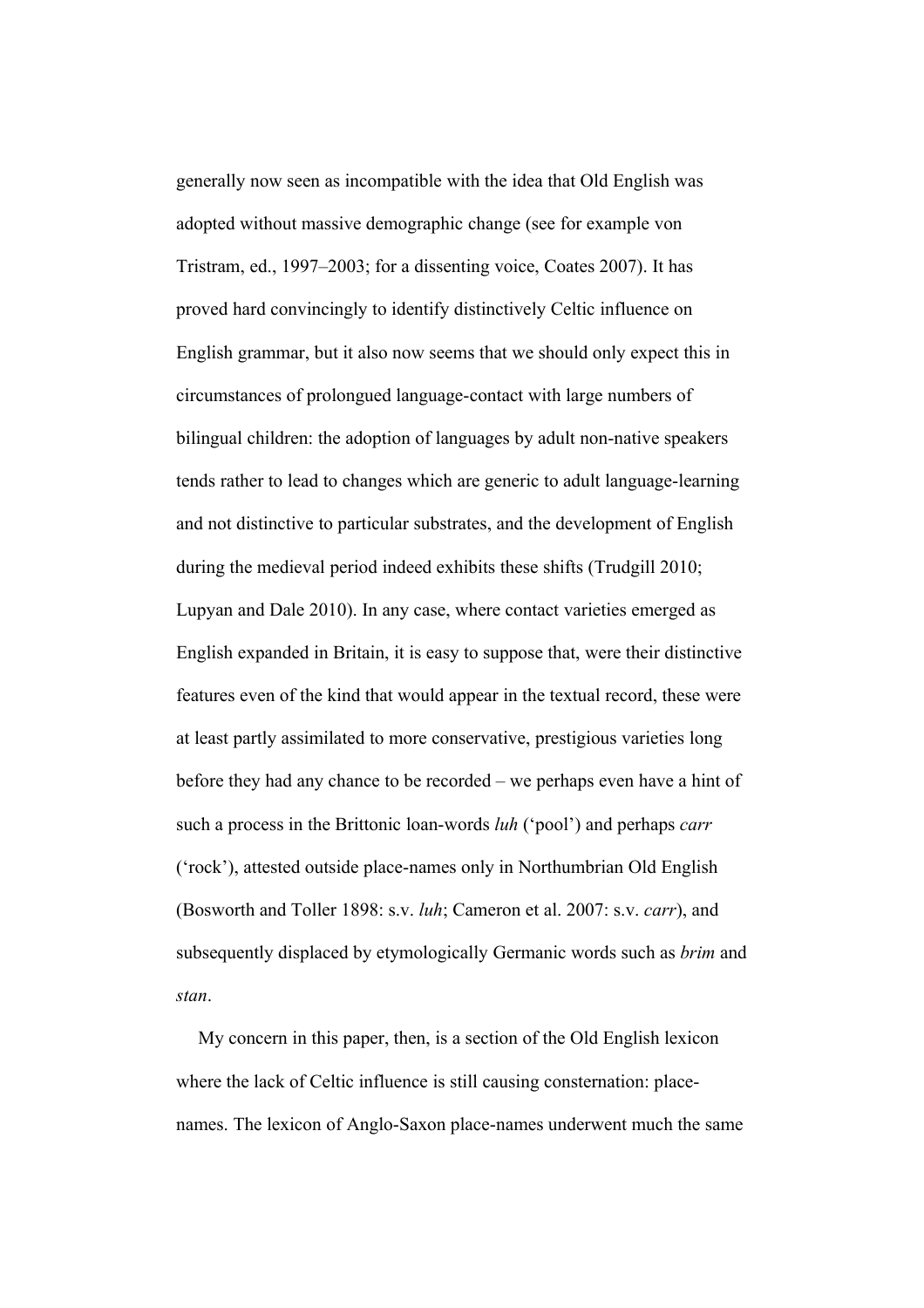shift as the common lexicon: the vast majority of place-names in England can be etymologised as English. As leading toponymists have recently emphasised, this situation has yet to be convincingly accounted for by models other than a major demographic shift: there are important examples of languages spreading while assimilating a substantial substrate of earlier place-names, whereas such examples as have been adduced of languages spreading without major influence from local toponymy have involved major demographic shifts (Coates 2007; Padel 2007). However, a spate of new work has begun to respond to these problems. Some of these approaches are more convincing than others. Stephen Oppenheimer, making a case on genetic evidence for demographic continuity but accepting the premise that place-names must change slowly, made a bold but unevidenced argument for a substantial Germanic-speaking population in Britain centuries before the end of Roman Britain (2006). This inspired Goormachtigh and Durham to re-etymologise many of Kent's Roman placenames as Germanic, regrettably, however, without recourse to linguistically rigorous argumentation (2009). But strong arguments have been made for greater linguistic continuity in the other direction: in some areas, significantly more p-Celtic names survived into the Anglo-Saxon namestock than was once recognised (e.g. Fox 2007; Coates and Breeze 2000, representative of many subsequent notes by Breeze in particular). Although these make a significant difference to our perception of a few regions, however, they do not revolutionise the overall picture. Extensive translation,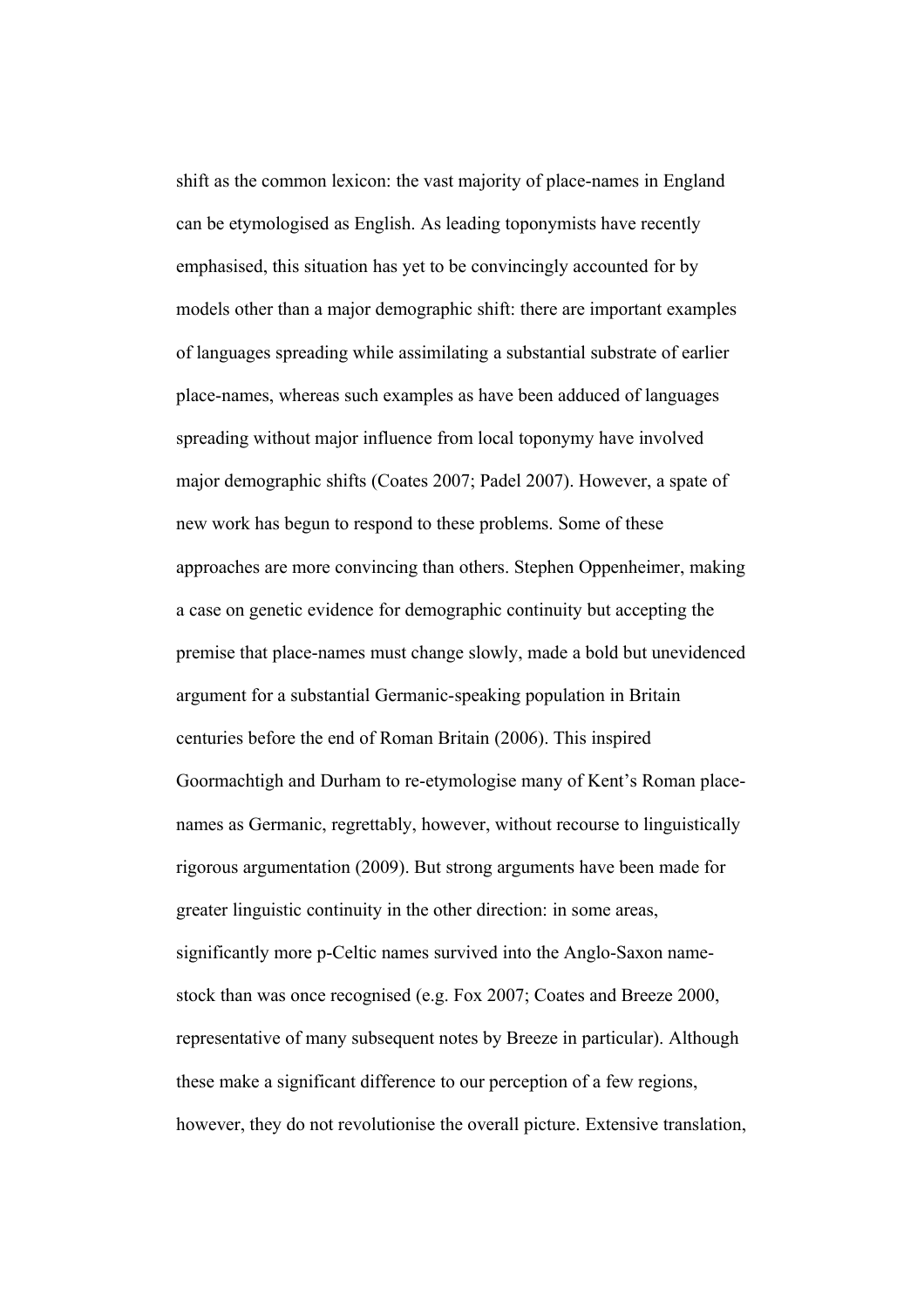or folk-etymologisation, of Brittonic place-names into English has long been mooted, though hard evidence is thin on the ground (Smith 1980; Higham 1992: 202-203; Hough 2004; Fox 2007: §23). And evidence is emerging that renaming of places could take place despite demographic continuity: the eleventh-century expansion of English rule into Wales presents at least one area which saw wholesale renaming of places into English despite stability of settlement and the majority of free households remaining ethnically Welsh (Lewis 2007: 134-136), which could offer a model for earlier processes.

Here, however, I explore another model (not mutually exclusive of the others mentioned): the idea that place-names in large parts of Britain shifted only gradually to English, but that the shift nonetheless occurred (at least in those elevated sections of society to whose usage our sources attest) largely before the time of our earliest documentation (cf. Higham 1992: 200, building on Cox 1975-76: 55-57; Baker 2006: 178, 183; Probert 2007: 232- 233). By definition, this theory is hard to substantiate. Elsewhere I have shown that although English place-names were very stable during the second millennium AD, there is evidence for greater instability in the placename stock earlier in Anglo-Saxon culture, and argued that early medieval Wales, despite exhibiting linguistic continuity from pre-Roman times right through the early Middle Ages, nonetheless provides a model for a culture with a very unstable place-name stock, which could perhaps be applied to England in the prehistoric centuries following Roman rule (Hall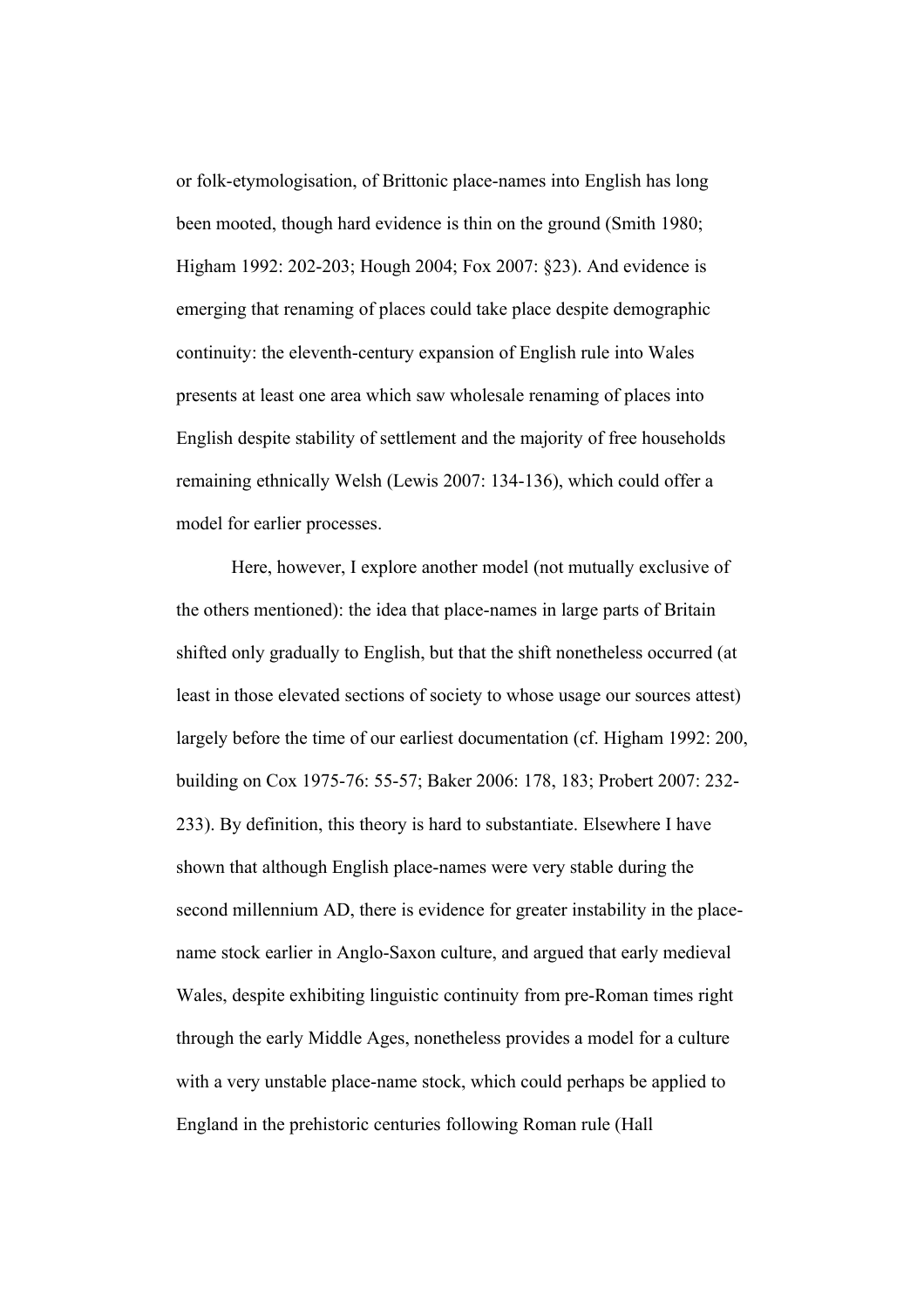forthcoming). This provides some underpinning for the theory of a gradual but fairly swift transition from etymologically English place-names could have more to do with endemic instability in place-naming than with demographic change (tackling, for example, some of the assumptions of Padel 2007). In this article, I suggest that some slight but direct support for this hypothesis is afforded by Bede's *Historia ecclesiastica gentis Anglorum*, completed around 731 (quotations from Colgrave and Mynors 1991). Bede's place-naming as a whole has received little study since a burst of energy in the late nineteen-seventies, when a clutch of studies emphasised between them the sophistication of Bede's Latin toponymic vocabulary, its correlations with Old English toponymic vocubulary, some small but important hints that Bede had more access to Roman names than had been realised, and evidence that Bede was sensitive to historic Roman associations for places (Cox 1975-76; Smith 1979; Campbell 1979; Smith 1980). There is, however, more to be done with his evidence (cf. Hall 2010: 50-51).

*A priori*, from a variationist perspective, we might expect the replacement of one place-name with another to begin with the introduction of a variant name; this would then compete with the older name until eventually the new one became dominant. Even if the old name was in one language (in this case Latin or Brittonic) and the new name in another (in this case Old English), it would be startling if speakers of the incoming language coined a new name for a place before they had so much as heard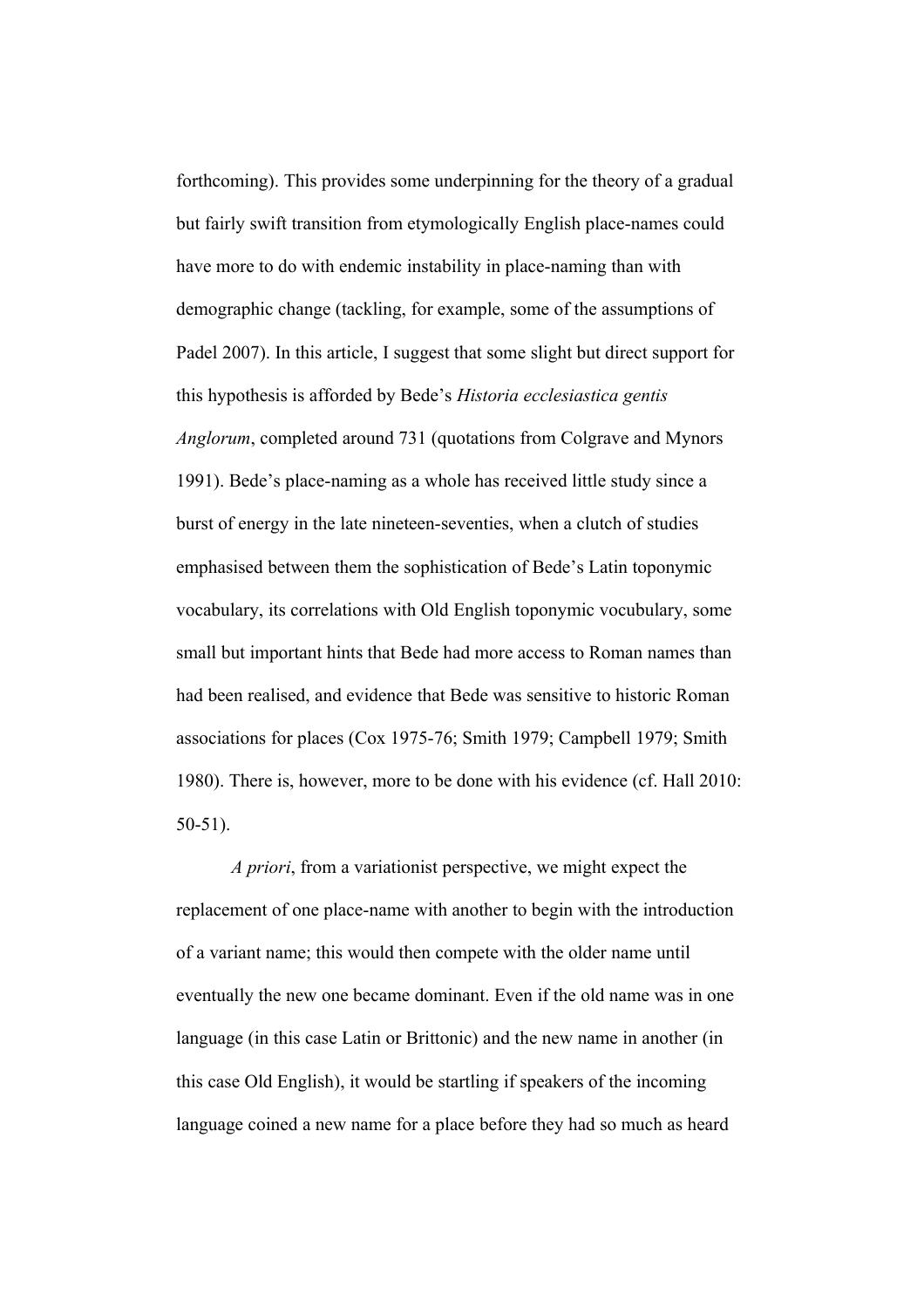the local name – and accordingly, the desire to imagine in what circumstances people might fail entirely to adopt local place-names partly underlies the old preference for the 'fire and sword' model for explaining the dominance of etymologically English place-names. However, Bede does offer one clear example of variation between old and new names in his mention of Roman Verulamium (now St Albans):

(1) ciuitatem Uerolamium, quae nunc a gente Anglorum Uerlamacaestir siue Uaeclingacaestir appellatur (*HE* i.7) 'the city of Verulamium, which is now called *Uerlamacæstir* or *Uaeclingacæstir* by the English'

Quite how Bede knew the Roman name of Verulamium is unclear: Rivet and Smith suggested the rather vague agency of "ecclesiastical tradition," Gildas's mention of St Alban as "Verolamiensem" ('Verolamian') being a known datum point (1979: 498). At any rate, Bede's text shows that the Roman name *Verulamium* had been adopted as the basis of an Old English name *Uerlamacæstir*, through compounding with the generic element *ceaster* 'old Roman fortification.' The form is attested again as *Verlamcestre* in the tenth-century *Verlamcestre gesta*. However, Bede also shows that Verulamium had acquired another Old English name, *Uaeclingacæstir*, attested later in the Anglo-Saxon period as *Wætlingaceaster* (Gover et al. 1938: 86-87; Coates 2005: 169). The origin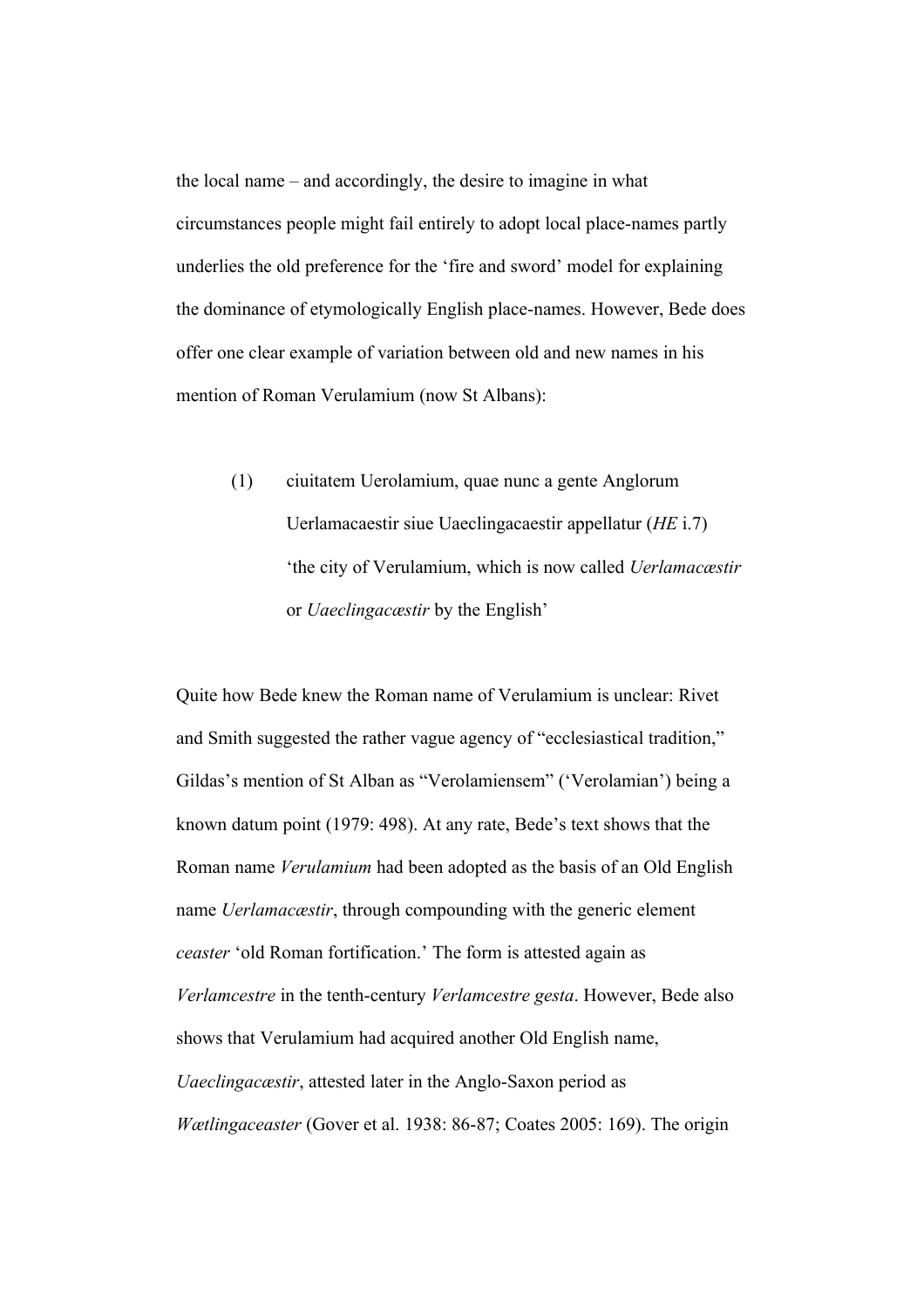of this name is problematic and by 1007 it was in any case being supplanted by yet another name, St Albans (cf. Watts 2004: s.v.). What is important here, however, is that Bede's evidence demonstrates that Verulamium's Roman name was not simply erased by a new English name, as we might otherwise have supposed: the Roman name was adopted as *Uerlamacaestir*, but supplanted by a competing form (*Uaeclingacaestir*). Although this process resulted in discontinuity of names, it indicates that the discontinuity did not come with the emergence of English as the dominant language in eastern England: Roman names might have been perpetuated in Anglo-Saxon culture, with their subsequent replacement reflecting gradual (and perhaps endemic) toponymic change rather than a failure to borrow names at all.

Without other evidence, however, one would hesitate to consider *Uerolamium~Uerlamacæstir~Uaeclingacæstir* a paradigmatic case, not least because, according to Coates (2005), the name *Verulamium* was transmitted to Anglo-Saxons directly from British Latin, without the intermediation of Brittonic, which is unusual; and because of the exceptional longevity of Roman-style life in the city (Baker 2006: 25-31). But I suggest that Bede does provide, indirectly, a little more evidence for such processes of variation and change. *Uerolamium* is one of six occasions in the *Historia ecclesiastica* when Bede gives English equivalents for Roman Latin place-names, the other five being: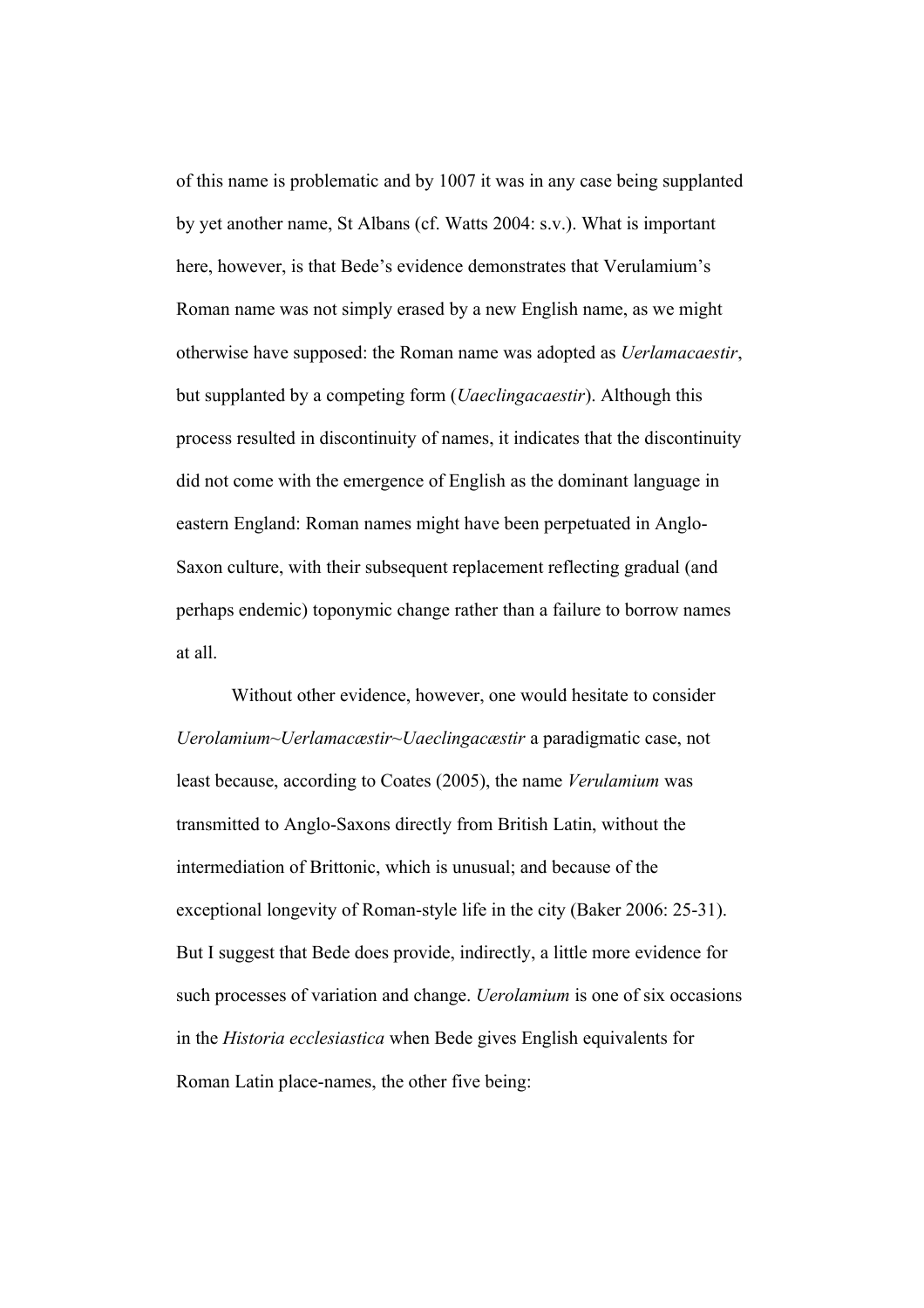- (2) ciuitas quae dicitur Rutubi portus, a gente Anglorum nunc corrupte Reptacaestir uocata (*HE* i.1) 'the city which is called *Rutubi portus*, now by corruption called *Reptacaestir* [Richborough] by the people of the English'
- (3) ad Ciuitatem Legionum, quae a gente Anglorum Legacaestir, a Brettonibus autem rectius Carlegion appellatur (*HE* ii.2) 'to the City of Legions, which is called *Legacæstir* [Chester] by the people of the English, but more correctly *Carlegion* by the Britons'
- (4) in ciuitate Dorubreui, quam gens Anglorum a primario quondam illius, qui dicebatur Hrof, Hrofaescaestrae cognominat (*HE* ii.3) 'in the city of Dorubreuis, which the people of the English call *Hrofaescaestrae* [Rochester] after a one-time leader of theirs who was named Hrof'
- (5) in ciuitate Uenta, quae a gente Saxonum Uintancaestir appellatur (*HE* iii.7; cf. iii.23, iv.15, v.23) 'in the city of Uenta, which is called *Uintancaestir*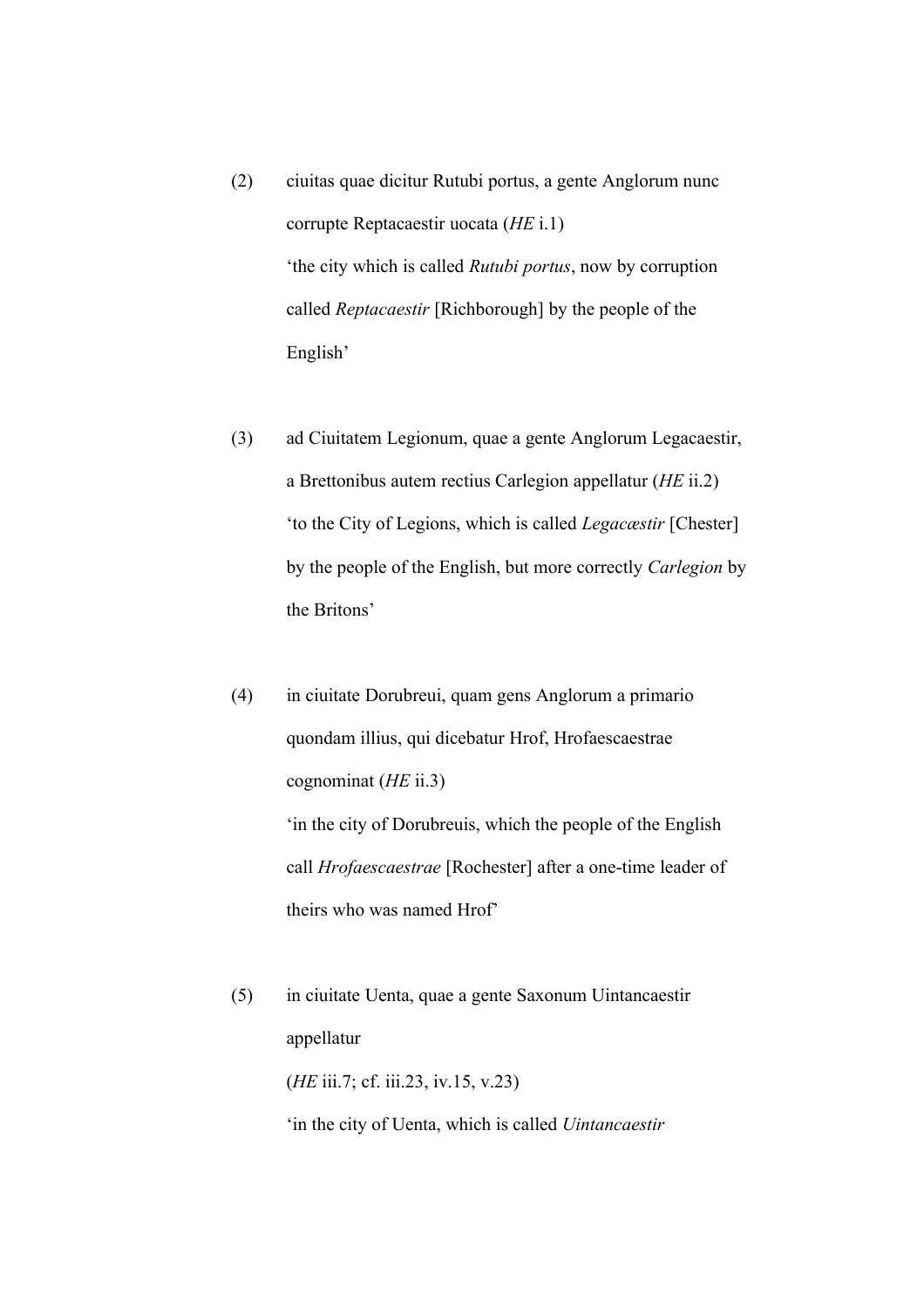[Winchester] by the people of the Saxons'

(6) ad ciuitatem Calcariam, quae a gente Anglorum Kaelcacaestir appellatur (*HE* iv.23) 'to the city of Calcaria, which is called *Kaelcacaestir* [? Tadcaster] by the people of the English'

To these we might add Bede's reference to Carlisle in chapter 27 of his earlier prose *Vita Cuthberti*, mentioned in the *Historia ecclesiastica* only by its Roman name *Lugubalia* (iv.29):

(7) ad Lugubaliam, quae a populis Anglorum corrupte Luel vocatur (Colgrave 1940: 242) 'to Lugubalia, which is, by corruption, called *Luel* by the people of the English'

The form *Luel* is also found in Bede's written source, the anonymous *Vita Cuthberti*, but *Lugubalia* is not (Colgrave 1940: 117, 122 [iv.5, iv.8]).

Bede consistently introduces the vernacular forms of these Roman names by the formula *a gente Anglorum appellatur* ('called by the people of the English') and close variants. This formula is used only of these names. The names themselves are also connected by the fact that in each case, the Old English name is, as with *Uerolamium~Uerlamacæstir*, a reflex of the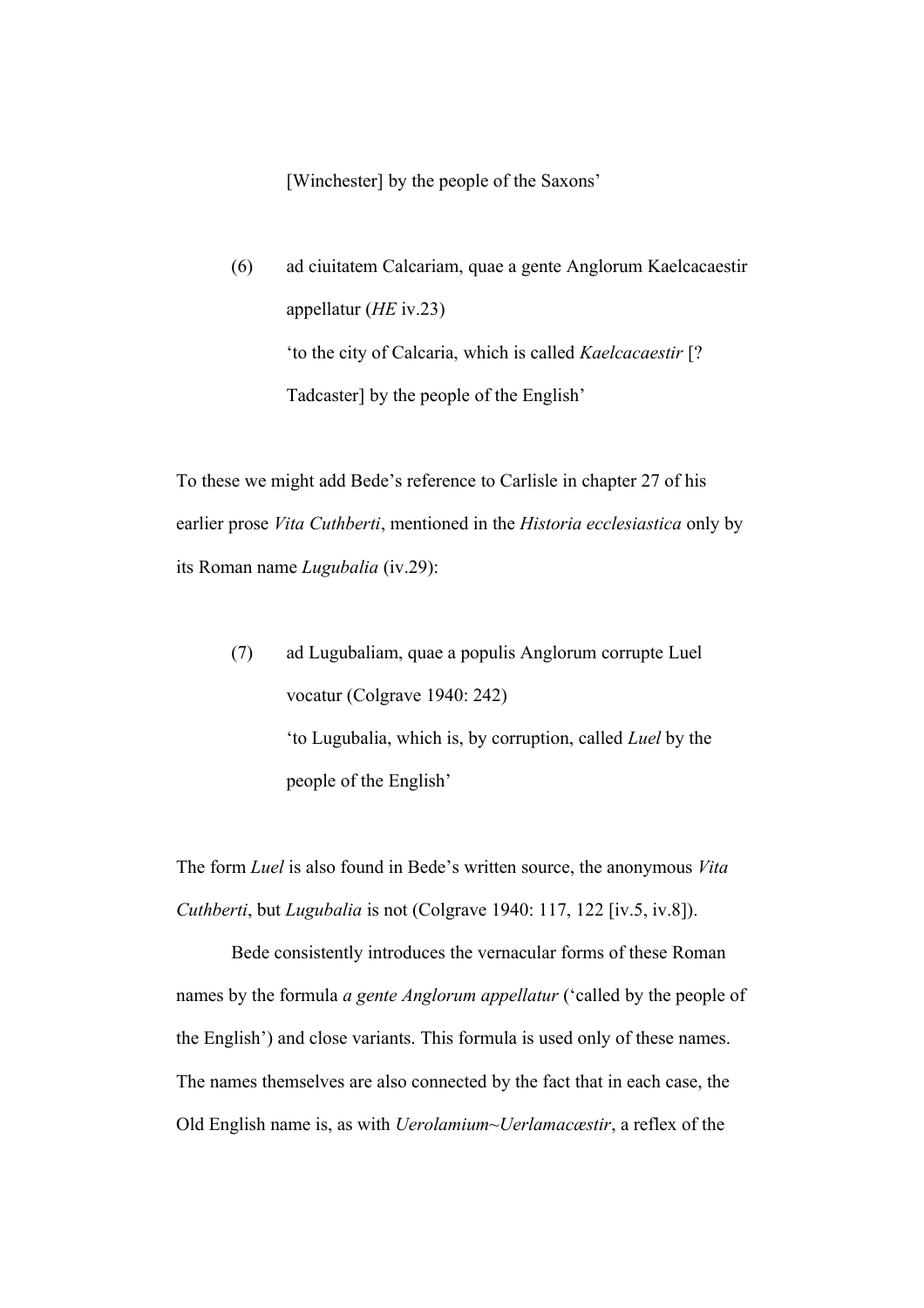Roman name. It is also worth noting that five of the seven have direct phonetic reflexes in modern English (*Reptacaestir*~Richborough, *Legacæstir*~Chester, *Hrofaescaestrae*~Rochester,

*Uintancaestir*~Winchester, and *Luel*~Carlisle).

The names just listed contrast with a second group of names, which are introduced with another formula, *lingua Anglorum appellatur/uocatur* ('called in the language of the English'). These are of more diverse etymologies; I present them in four groups which make it easier to follow my interpretations of the attestations below:

Group 1

- (8) in loco ubi usque hodie lingua Anglorum Augustinaes Ác, id est Robur Augustini ... appellatur (*HE* ii.2) 'in the place which to the present day is called *Augustinaes Ác*, that is Augustine's oak, in the language of the English'
- (9) vocatur locus ille lingua Anglorum Hefenfeld, quod dici potest latine Caelestis Campus (*HE* iii.2) 'In the language of the English, that place is called *Hefenfeld*, which can be called heavenly field in Latin'
- (10) in castro quodam quod lingua Anglorum Cnobheresburg, id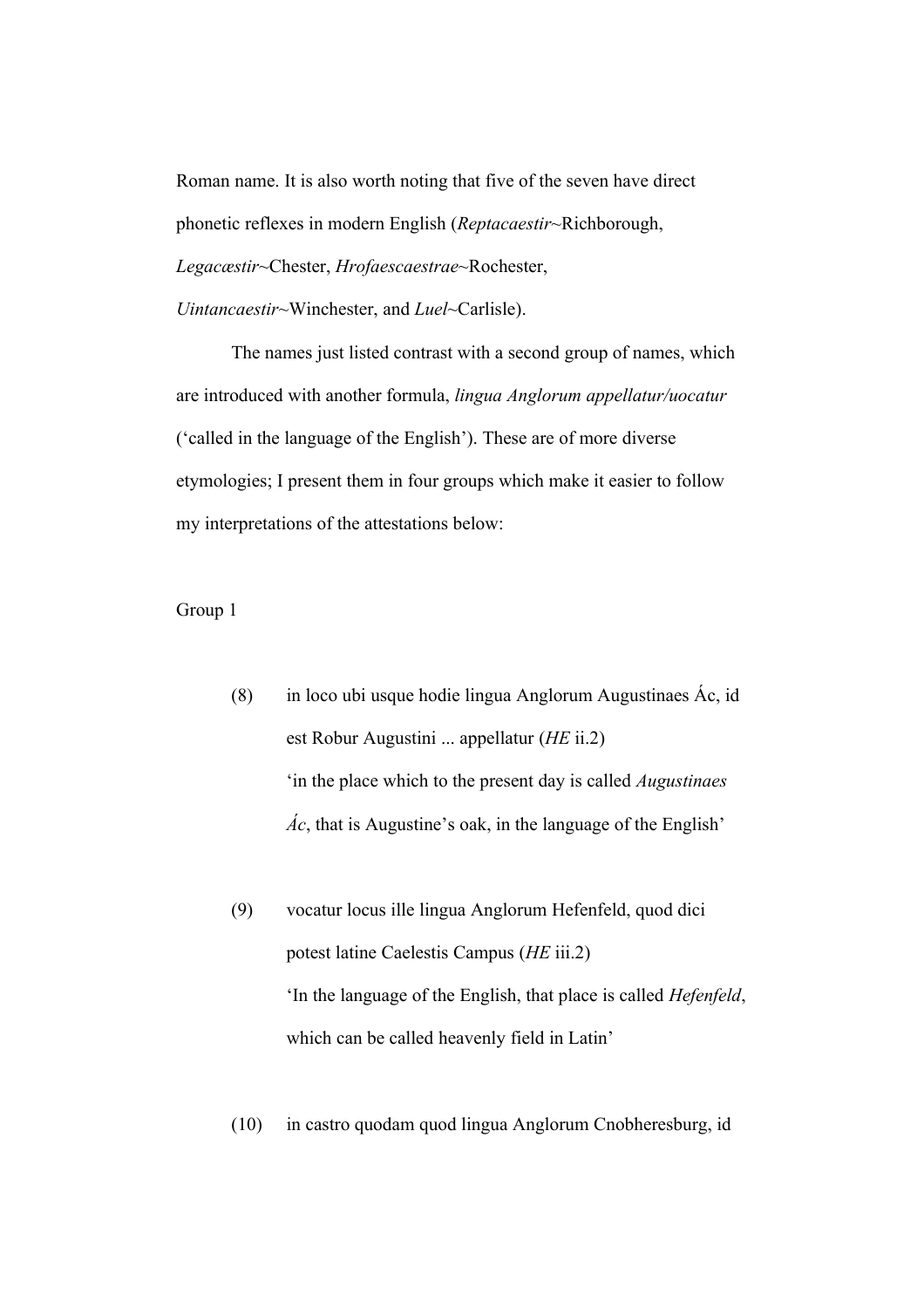est Vrbs Cnobheri, uocatur (*HE* iii.19) 'in a certain fort, which is called *Cnobheresburg* in English, that is the citadel of Cnobherus'

Group 2

- (11) in loco qui sermone Pictorum Peanfahel, lingua autem Anglorum Penneltun appellatur (*HE* i.12) 'in a place which in the language of the Picts is called *Peanfahel*, but in the language of the English *Penneltun*'
- (12) monasterio quod uocatur lingua Anglorum Bancornaburg ... de monasterio Bancor (*HE* ii.2) 'a monastery which in the language of the English is called *Bancornaburg* [Bangor Iscoed]'

Group 3

(13) in loco, qui lingua Anglorum Denisesburna, id est Riuus Denisi, uocatur (*HE* iii.1) 'in a place which in the language of the English is called *Denisesburna* [Rowley Burn], that is the stream of Denisus'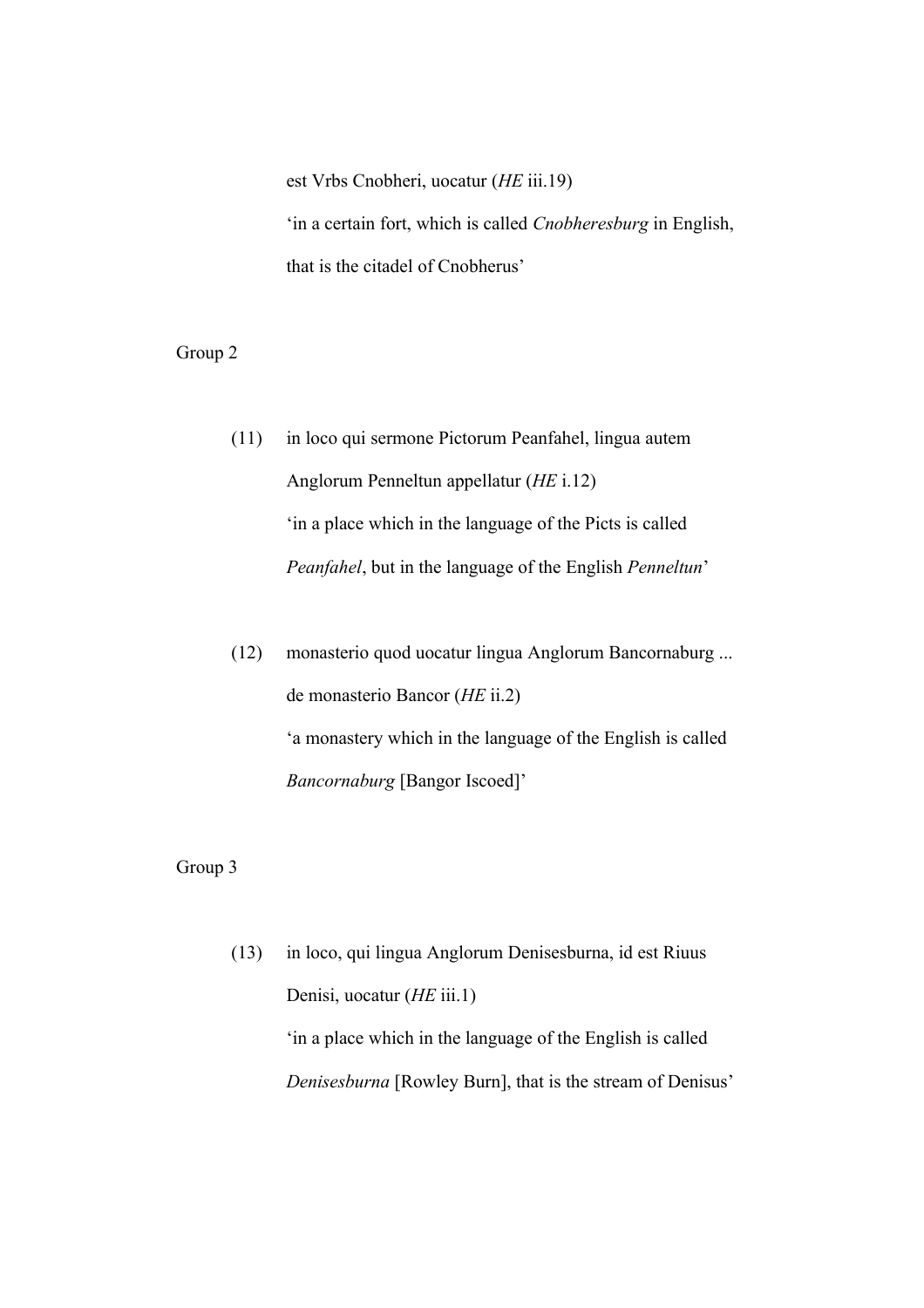(14) in loco qui lingua Anglorum nuncupatur Maserfelth (*HE* iii.9) 'in a place which in the language of the English is called *Maserfelth*'

## Group 4

- (15) iuxta ciuitatem quae lingua Anglorum Tiouulfingacaestir uocatur (*HE* ii.16) 'alongside the city which in the language of the English is called *Tiouulfingacaestir* [Littleborough]'
- (16) in ciuitate quae lingua Saxonum Ythancaestir appellatur (*HE* iii.22) 'in the city which in the language of the Saxons is called *Ythancaestir* [Bradwell-on-Sea]'
- (17) ad ciuitatulam quandam desolatam ... quae lingua Anglorum Grantacaestir uocatur (*HE* iv.19) 'to a certain small, deserted town ... which in the language of the English is called *Grantacaestir* [Cambridge]'

One might suggest simply that the fact that the *Historia ecclesiastica* is in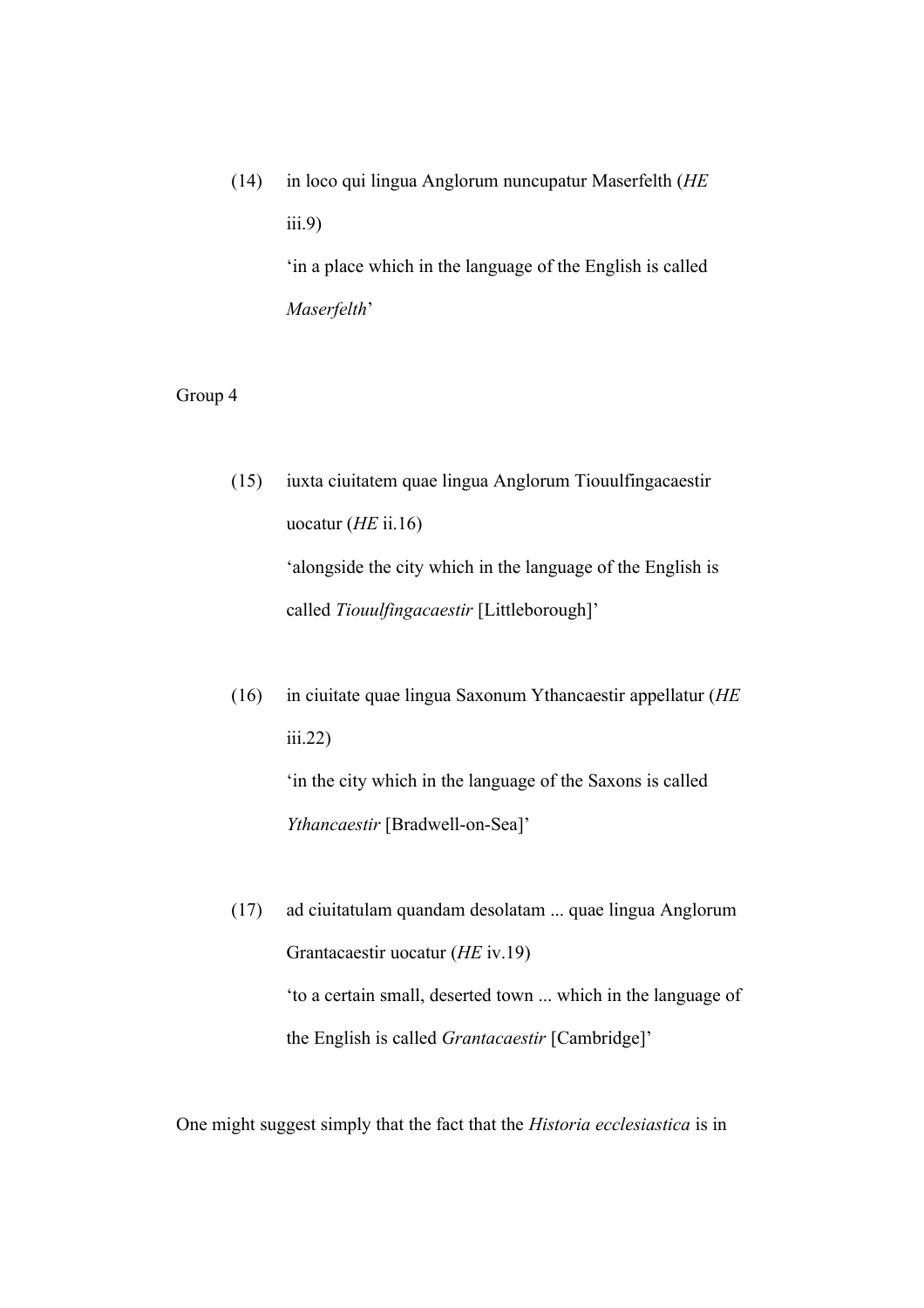Latin, but contained non-Latin names, is sufficient motivation for Bede to specify that a name was in the *lingua Anglorum*. A desire to mark codeswitching is surely the reason for stating that the Irish place-names *Rathmelsigi* and *Mag éo~Muig éo* (iii.27; iv.4) are in *lingua Scottorum*, and this is presumably true also of Theodore's record of the Synod of Hatfield, quoted by Bede, which includes the phrase "in loco, qui Saxonico uocabulo Haethfelth nominatur", 'in the place which is called by the Saxon word Haethfelth;' iv.[1](#page-25-0)7.<sup>1</sup> But Bede's text is full of English place-names, and unsurprisingly he did not normally pause to specify that a name was English, so there are probably special reasons for doing so in most if not all of the cases just listed.

In group 1, the simplest explanation is that Bede specified that the names were *lingua Anglorum* because he then went on to gloss the vernacular name in Latin, using the phrase to signal the switch between English name and Latin gloss.<sup>[2](#page-25-1)</sup> Group 2 comprises the two occasions in the *Historia ecclesiastica* on which Bede explicitly gives an English alternative to a Celtic name: here he clearly used the phrase *lingua Anglorum* to indicate that the places were also known by a name in another language. Reasons for using the formula are less obvious for groups 3 and 4, however. Here Bede neither states alternative place-names nor mentions non-English names. Nevertheless, I suggest (with Baker 2006: 247) that he specified the names to be English because they were known to have or to have had non-English names. In the case of group 3, the alternative names would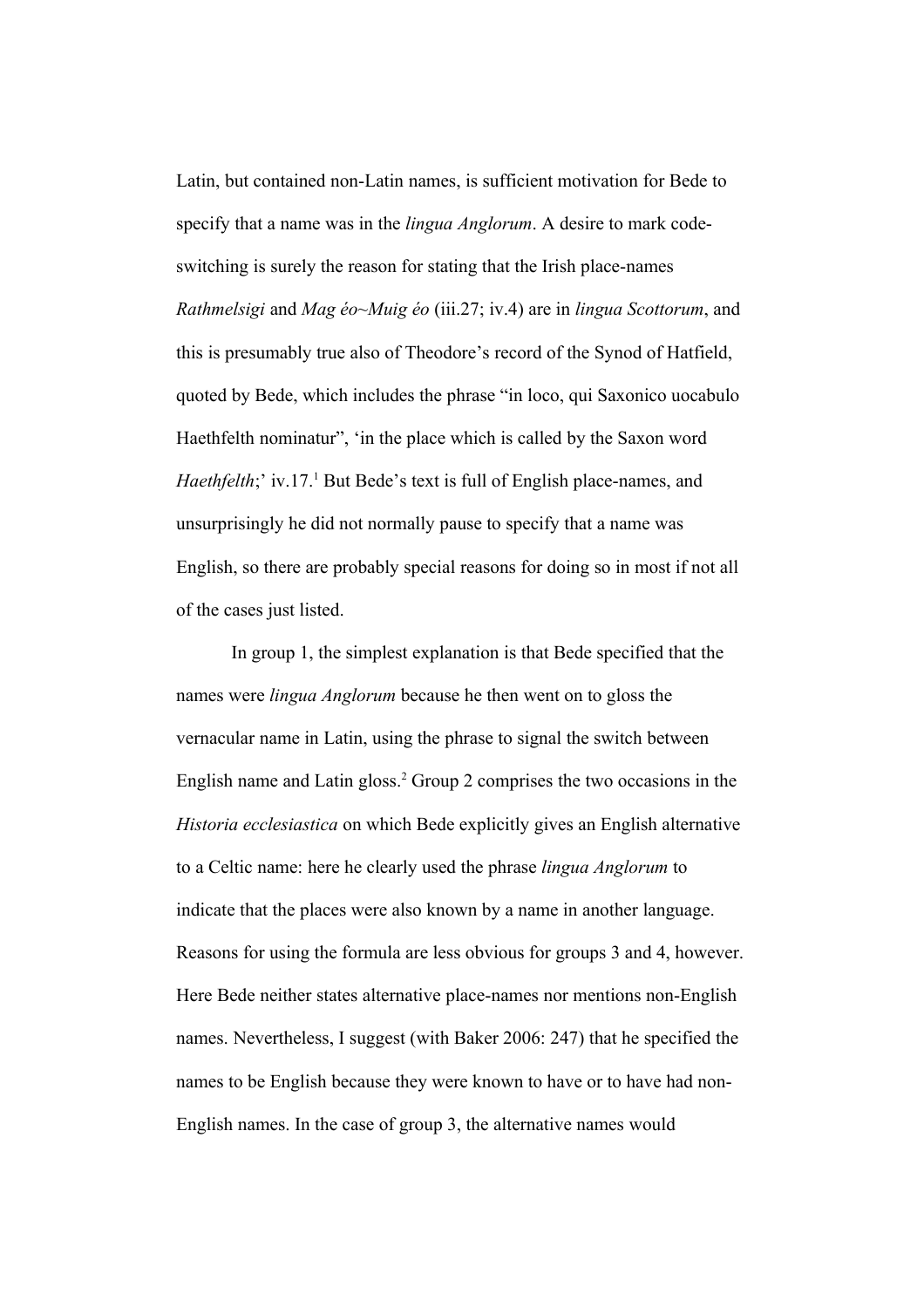presumably have been Brittonic, and the evidence is merely conjectural: for this reason, I leave these names aside here.<sup>[3](#page-25-2)</sup> In group 4, however, we know that the three places named *lingua Anglorum* had been Roman places, and so did Bede, since he called them *civitates* (or, in the case of Grantacaestir, *civitatula*), a term which Campbell has shown to indicate a Roman heritage in Bede's Latin (1979: esp. 41; cf. Blair 2005: 250-251). We can add that *Tiouulfingacaestir* had had the Roman name *Segelocum*; *Ythancaestir* is an Anglicisation of the Roman name *Othona*; and the story mentioning *Grantacaestir* is about a stone-robbing expedition to the Roman settlement at Cambridge, where the previous existence of a Roman name was selfevident, and the Roman name had been *Duroliponte* (Rivet and Smith 1979: 453, 434-435, 351-352, respectively). It is unfortunately not clear whether Bede knew the Roman names for these places but chose not to state them, or whether he did not know them and merely knew or surmised that they must have existed, but we might at least conclude that he chose to imply that their English names were not their only ones.<sup>[4](#page-25-3)</sup> It is also worth adding that few of Bede's *lingua Anglorum* names seem to have survived into the present toponymicon (*Grantacaestir*~Grantchester; perhaps *Cnobheresburg*~Burgh Castle; plus the Celtic, but not the English, forms of *Peanfahel*~Kinneil and *Bancor*~Bangor Iscoed).

What is noteworthy in all this for researching place-name change is that the two formulas used by Bede to specify that a place-name was English do not seem to be deployed simply for stylistic variety. In the first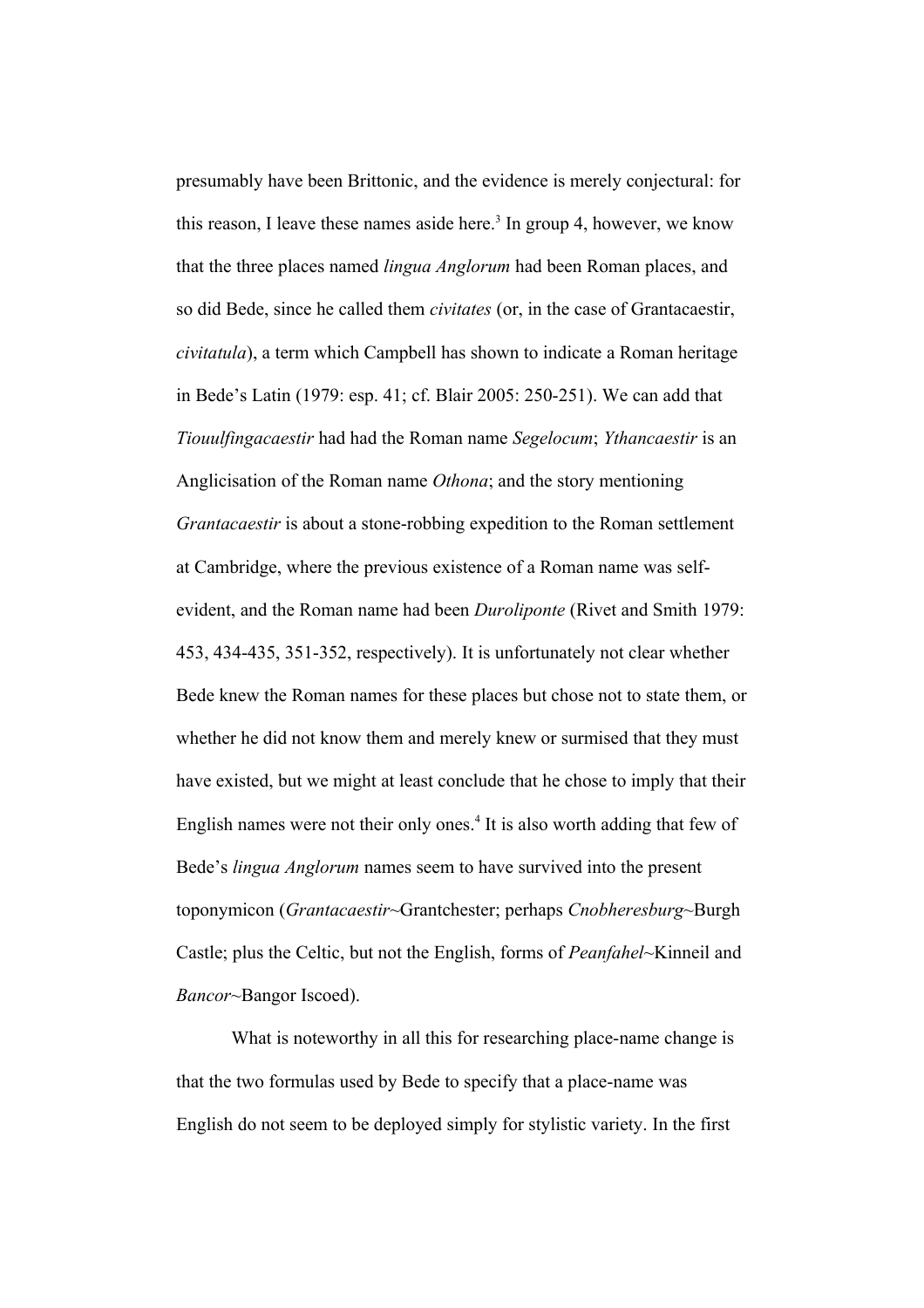place, the formulas are the only phrases used by Bede to specify that a name was English, and if variety had been Bede's goal, he could have used numerous alternatives, including phrases along the lines of *Saxonico uocabulo nominatur* used by Theodore and *sermone Scottico*, which Bede himself used when talking about the Irish monastery of Inisboufinde (*HE* iv.4). Moreover, there is a correlation between the nature of a place-name and the formulaic phrase which Bede used to introduce it:

- When Bede gives an English form for a stated Roman name, he always uses the formula *a gente Anglorum appellatur*, and the English name is invariably derived phonetically from the Roman one. In most cases, the modern name is a lineal descendant of this Old English name.
- When he specifies that the name of a Roman site is *lingua Anglorum*, he does not give a Roman name, and an etymological link is apparent only in the case of *Othona~Ythancaestir*. Most *lingua Anglorum* names have since been lost.

This patterning seems to me to be significant, and whether or not the explanation of it in this paper is accepted, I think explanation is required.

Explanation itself is not, however, easy. It seems unlikely that there is a direct causal connection between the formula used by Bede and whether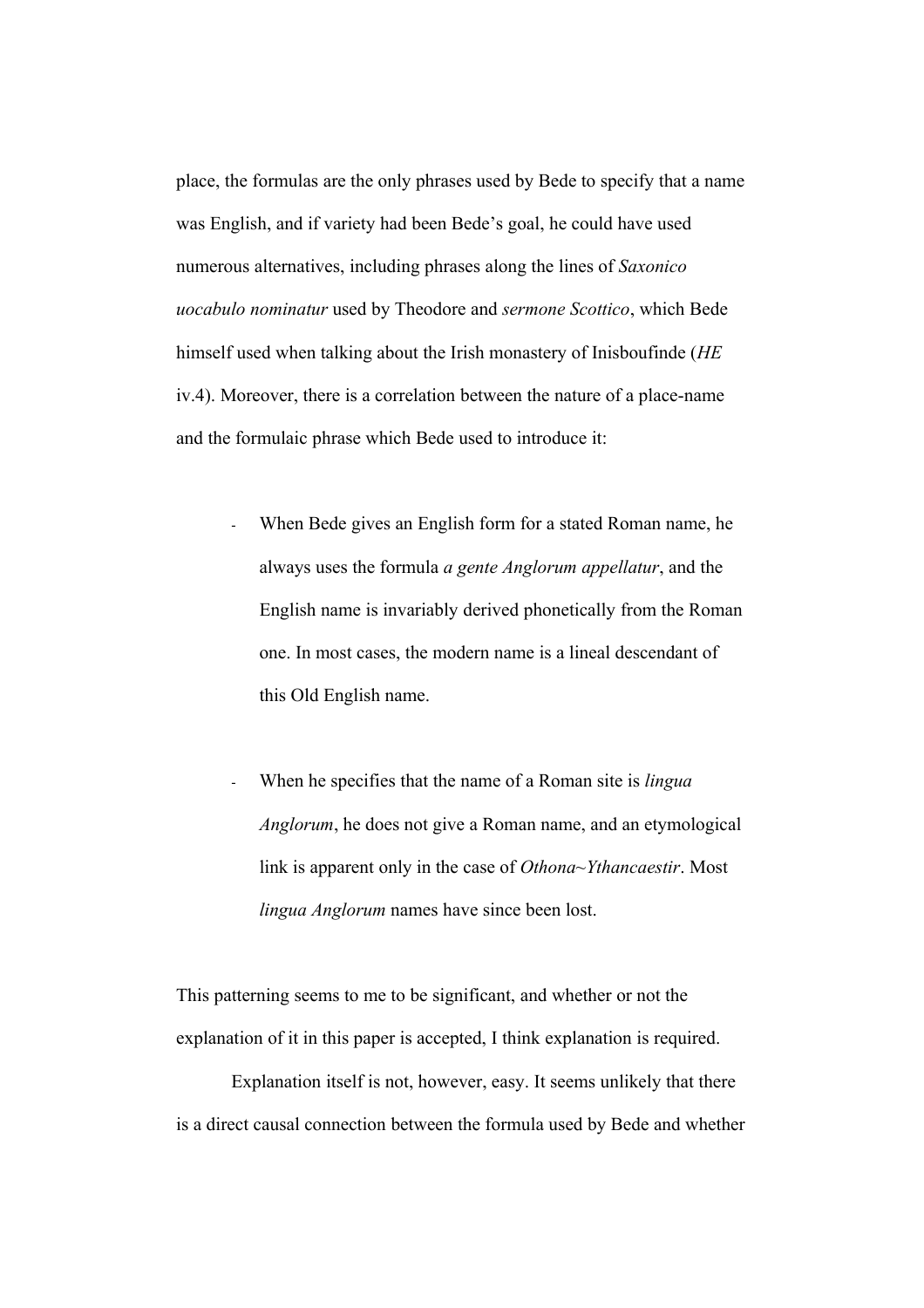or not he states a Roman name – this would be implausibly arbitrary. Nor, for all Bede's linguistic acuity, is an English place-name's etymological relationship to a Roman name likely to have been his criterion for using the formulae in question: besides the issue of arbitrariness, *Ythancaestir* would in this reading have been mis-categorised, while Bede does not seem to have realised that *Hrofaescaestrae* derived from *Dorubreuis*, since he etymologised its first element as being an English personal name. Moreover, he almost certainly inferred the Latin place-name *Ciuitas Legionum* from the English and Welsh forms rather than actually knowing it.<sup>[5](#page-25-4)</sup>

My best suggestion is rather that Bede tended to associate a English place-name with a whole *gens* (and hence the formula *a gente Anglorum appellatur*) when he thought that anyone in the *gens* might be expected to use it, and merely with a *lingua* (and hence the formula *lingua Anglorum appellatur*) when the place-name existed in the language of the *gens*, but was too little used for it to be claimed that the whole *gens* used it. The point can conveniently be exemplified from southern Finland, with its two sets of vernacular toponymy, Finnish and Swedish. I might say, regarding Finland's capital city, that "I went to Helsinki, which the Swedes call *Helsingfors*," since most Swedes might be expected to refer to Helsinki fairly often. But, regarding a small Finnish town, I would say "I went to Uusikaupunki, which in Swedish is called *Nystad*;" I would not say "I went to Uusikaupunki, which the Swedes call *Nystad*," because it is unlikely that most Swedes ever refer to it. In this reading, places whose English names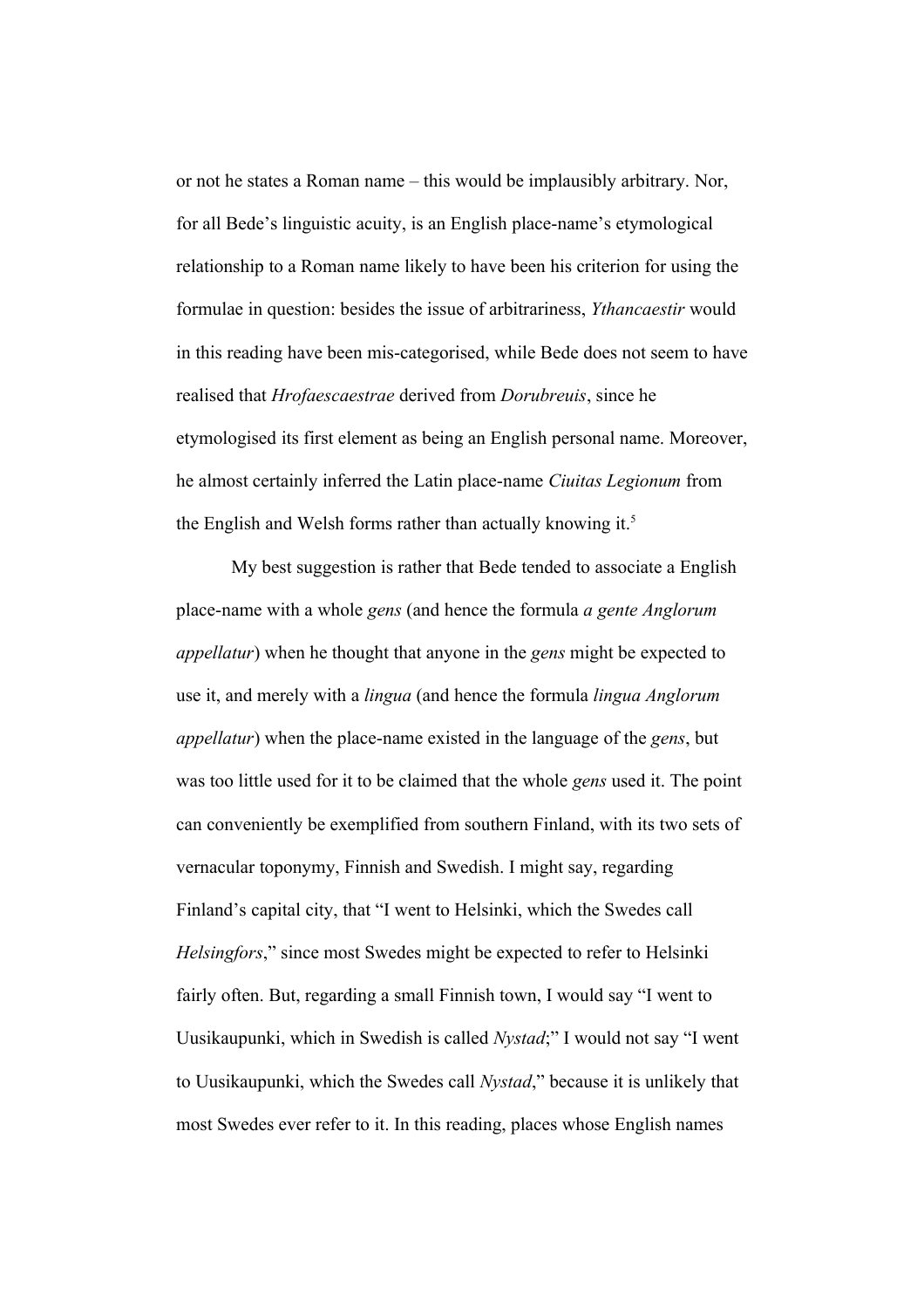were used, in Bede's reckoning, *a gente Anglorum* were well-known places. The fact that such places were usually ones whose Roman names were known to Bede, and invariably ones whose names in Old English show phonetic continuity with the Roman names, would in this reading correlate with the places' fame, as would the names' frequent survival into modern English.

How does this exploration of Bede's phrasing help us to understand the Roman place-names of Anglo-Saxon England? If my interpretation is correct, it allows us to correlate the borrowing of the names of Roman *civitates* into English in the early Anglo-Saxon period with how well known the places were in Bede's time, the early eighth century. This is consistent with a wide range of other evidence which I have elsewhere used to show that in early medieval England and Wales, more important places had more stable names (forthcoming). And the correlation between a place's importance and the stability of its name might elucidate the processes whereby the Roman toponymy of Britain was lost during Anglicisation. One way to explain the correlation would be to argue that only the names of well-known Roman places were borrowed into English during the fading of Roman culture in England, and that these places remained well-known into Bede's time, while the names of less major Roman places were never transmitted. However, the example of

*Uerolamium~Uerlamacæstir~Uaeclingacæstir* and the greater loss since Bede's time of his *lingua Anglorum* names suggests a slightly different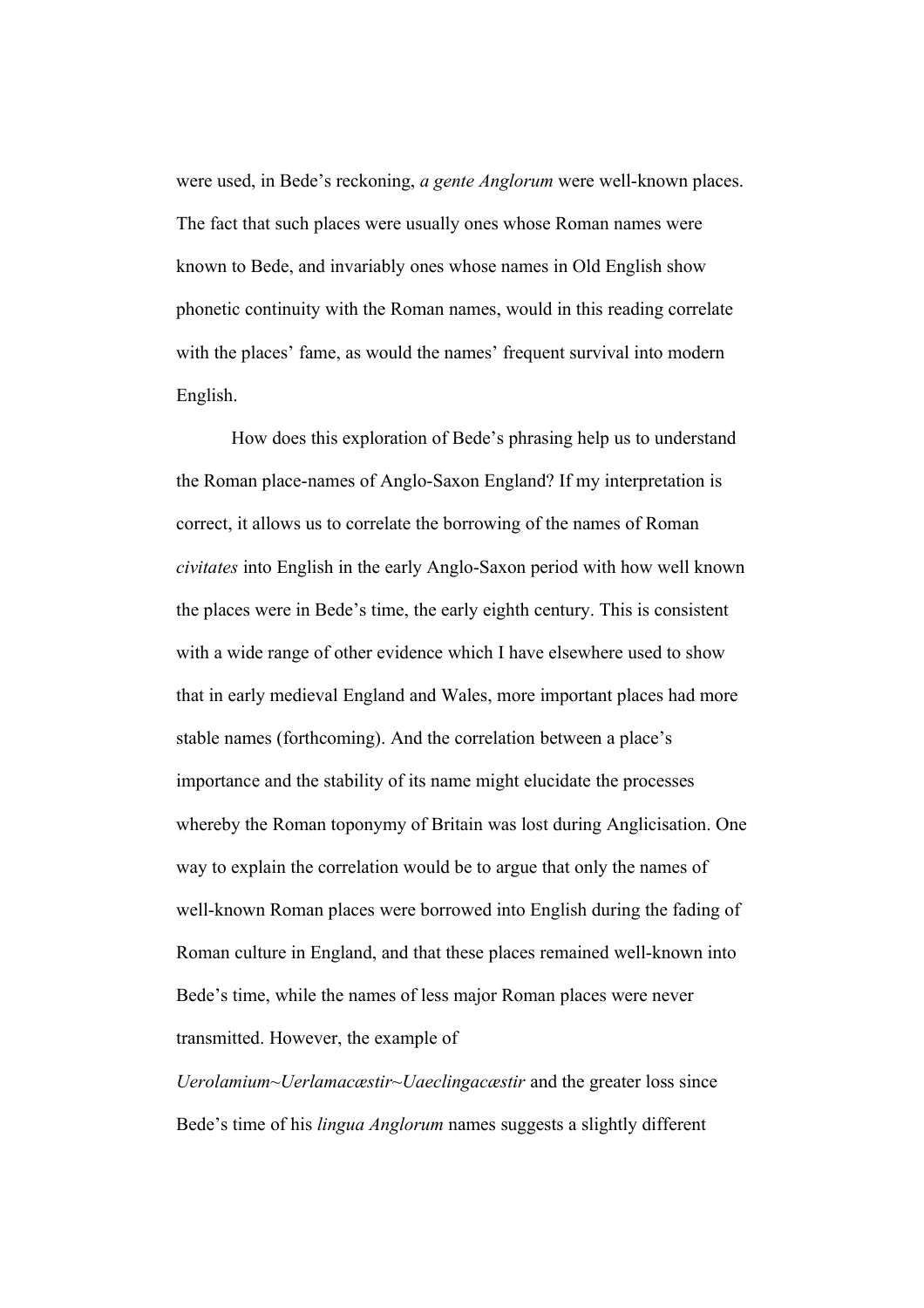explanation. In this interpretation, the names of many and varied Roman places were borrowed into English during the Migration Period. These were liable to be superseded over time, but the more major the place, the less likely it was to change. One mechanism for this might be demographic: the larger the number of speakers who referred to a place, the more would have to switch for a new variant to achieve dominance. An alternative mechanism might be offered by analogy with morphological levelling: as irregular verbs are more likely to be levelled with regular ones if they are seldom used, place-names used relatively rarely by a speech community as a whole might also prove more prone to innovation than place-names used often. Either line of reasoning would need further research – as does place-name change in general (cf. Bowern 2010, 669 on population size). Either way, however, the importance of a place in the eighth century can help explain why it still had an old name without us needing to posit continuity in its fame from the early Anglo-Saxon period right through to Bede's own time; and we might be closer to a model for the loss of Britain's Roman place-names without needing to invoke a massive demographic change.

## **References**

Baker, J.T. 2006. *Cultural Transition in the Chilterns and Essex Region, 350 AD to 650 AD* [Studies in Regional and Local History 4].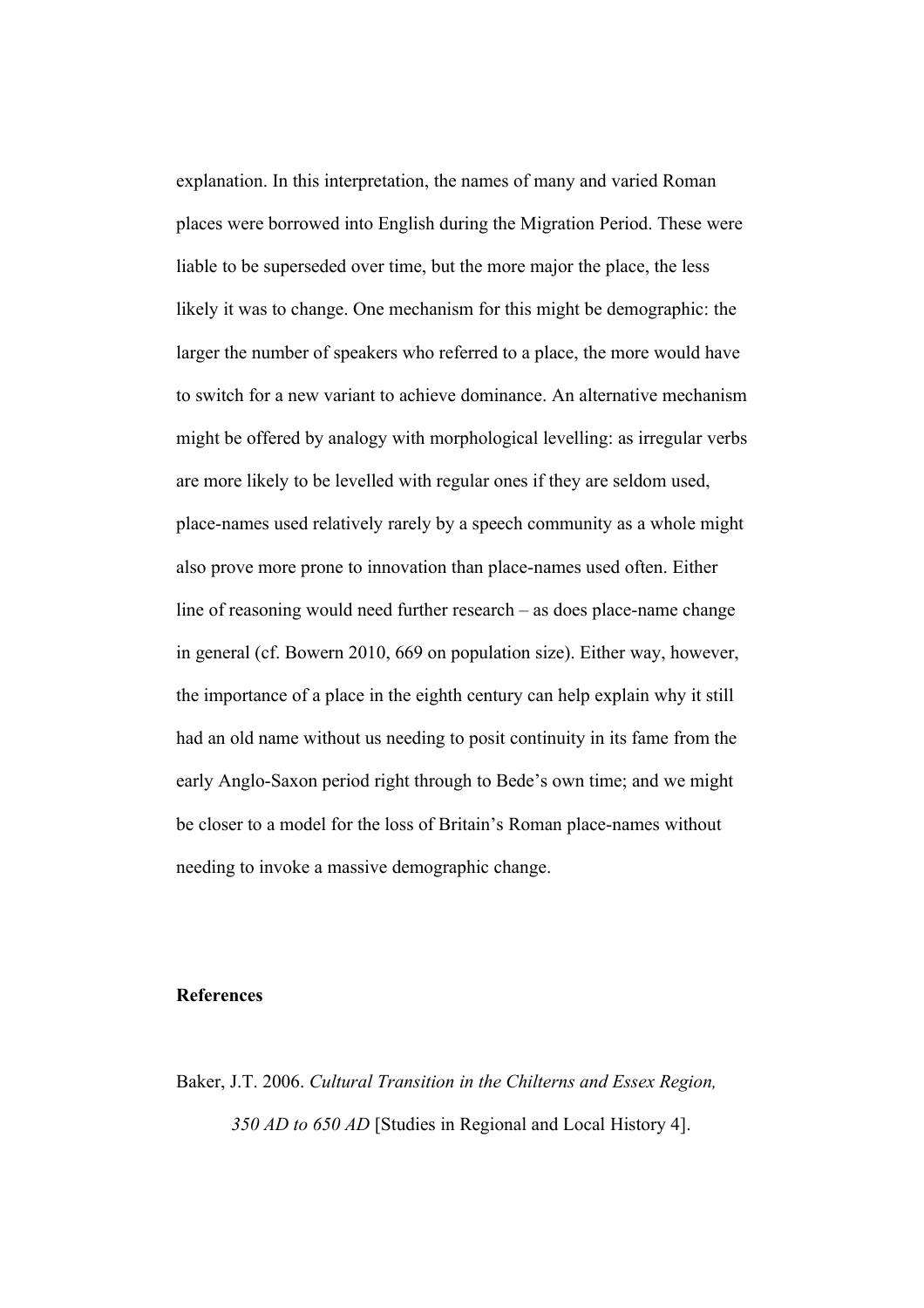Hatfield: University of Hertfordshire Press.

- Blair, J. 2005. *The Church in Anglo-Saxon Society*. Oxford: Oxford University Press.
- Blair, P.H. 1937. "*The Place-Names of Hertfordshire*: A review." *Transactions of the St. Albans and Hertfordshire Architectural and Archaeological Society*: 222-231.
- Bowern, Claire. 2010. "Correlates of language change in hunter-gatherer and other 'small' languages." *Language and Linguistics Compass* 4: 665-679. [doi:10.1111/j.1749-818x.2010.00220.x].
- Breeze, A. 2007. "Bede's *Hefenfeld* and the campaign of 633." *Northern History* 44: 193-197.
- Bosworth, J. and Toller, T.N. 1898. *An Anglo-Saxon Dictionary*. London: Oxford University Press.
- Cameron, A., Amos, A.C., Healey, A.D., et al. (ed.). 2007. *Dictionary of Old English: A to G Online*. Toronto: DOE project.
- Campbell, J. 1979. "Bede's words for places." In *Names, Words, and Graves: Early Medieval Settlement. Lectures Delivered in the University of Leeds, May 1978*, P.H. Sawyer (ed.), 34-54. Leeds: The School of History, University of Leeds.
- Clarkson, Tim. 2006. "Locating Maserfelth." *Heroic Age* 9. <http://www.heroicage.org>.
- Coates, R. 2005. "Verulamium, the Romano-British name of St Albans." *Studia Celtica* 39: 169-176.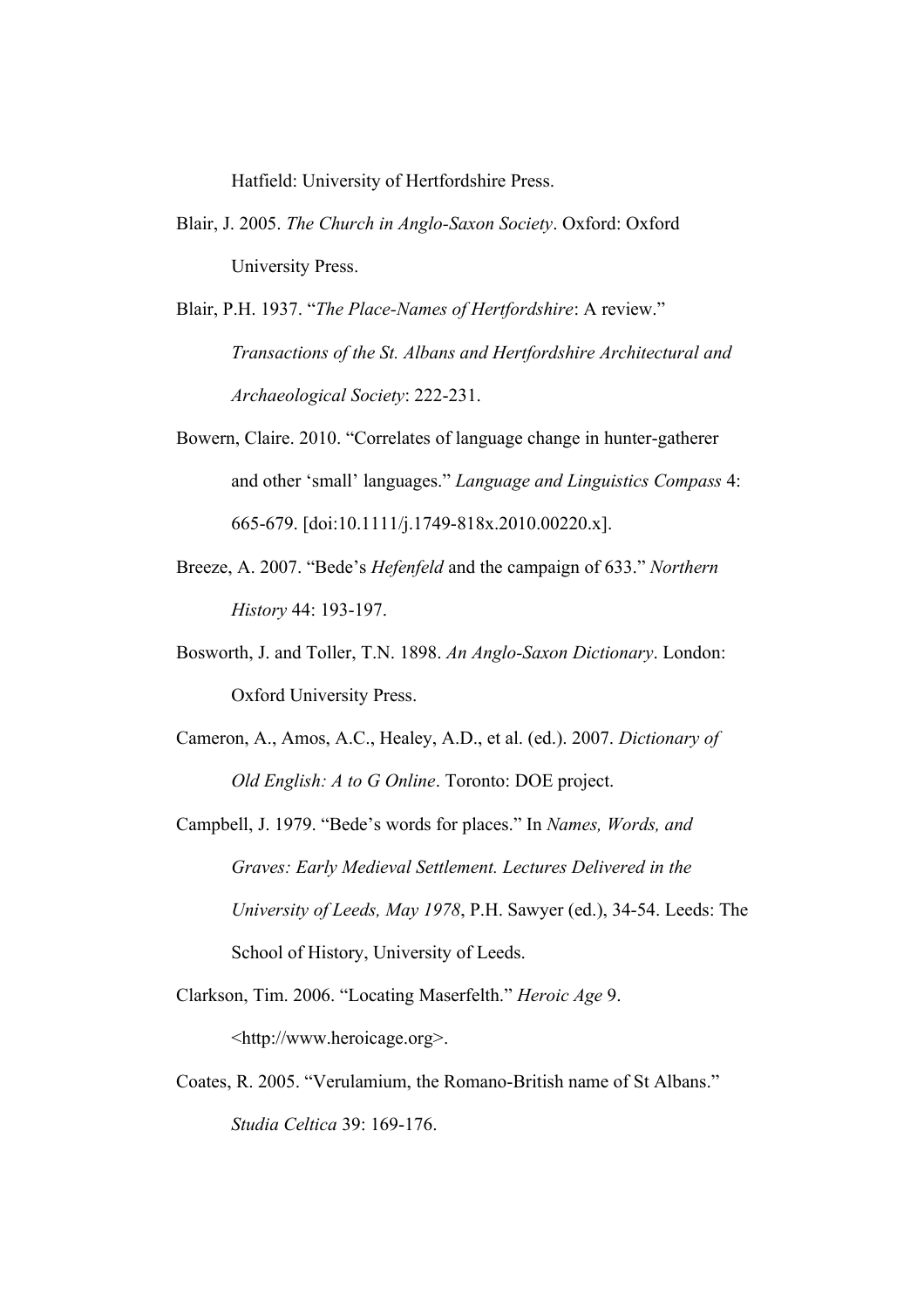- Coates, R. 2007. "Invisible Britons: The view from linguistics." In *Britons in Anglo-Saxon England* [Publications of the Manchester Centre for Anglo-Saxon Studies 7], N. Higham (ed.), 172-191. Woodbridge: Boydell.
- Coates, R. and Breeze, A. 2000. *Celtic Voices, English Places: Studies of the Celtic Impact on Place-Names in Britain*. Stamford: Tyas.
- Colgrave, B. (ed. and trans.). 1940. *Two 'Lives' of Saint Cuthbert: A Life by an Anonymous Monk of Lindisfarne and Bede's Prose Life*. Cambridge: Cambridge University Press.
- Colgrave, B. and Mynors, R.A.B. (ed. and trans.). 1991. *Bede's Ecclesiastical History of the English People*, corr. repr. Oxford: Oxford University Press.
- Cox, B. 1975-76. "The place-names of the earliest English records." *Journal of the English Place-Name Society* 8: 12-66.
- Field, P.J.C. 1999. "Gildas and the City of the Legions." *The Heroic Age* 1. <http://www.heroicage.org>.
- Fox, B. 2007. "The P-Celtic place-names of north-east England and southeast Scotland." *The Heroic Age* 10. <http://www.heroicage.org>.
- Goormachtigh, M. and Durham, A. 2009. "Kentish place-names: Were they ever Celtic?" *Archaeologia Cantiana* 129: 279–294. <http://www.proto-english.org/e10.html>.
- Gover, J.E.B., Mawer, A. and Stenton, F.M. 1938. *The Place-Names of Hertfordshire* [English Place-Name Society 15]. Cambridge: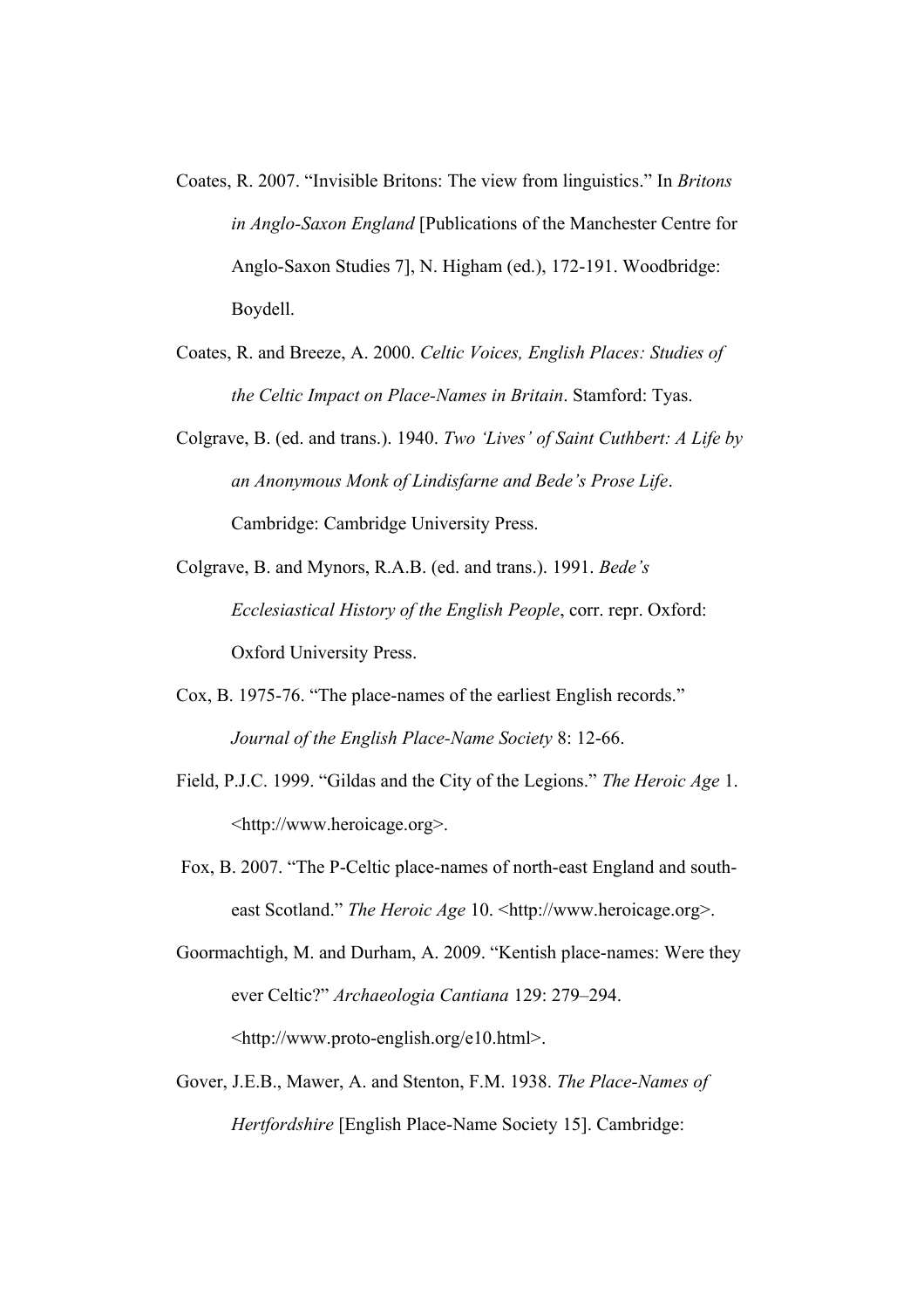Cambridge University Press.

- Hall, A. 2010. "Interlinguistic communication in Bede's *Historia ecclesiastica gentis Anglorum*." In *Interfaces between Language and Culture in Medieval England: A Festschrift for Matti Kilpiö* [The Northern World 48], A. Hall, O. Timofeeva, Á. Kiricsi and B. Fox (eds), 37-80. Leiden: Brill.
- Hall, A. Forthcoming. "The Instability of Anglo-Saxon Place-Names and its Significance for the Loss of Roman Toponymy." In *Sense of Place in Anglo-Saxon England* [British Archaeological Reports, British Series], R. Jones, D. Parsons and S. Semple (eds). Oxford: B. A. R. <http://eprints.whiterose.ac.uk>.

Higham, N. 1992. *Rome, Britain and the Anglo-Saxons*. London: Seaby.

- Higham, N. 2007. "Britons in Anglo-Saxon England: An introduction." In *Britons in Anglo-Saxon England* [Publications of the Manchester Centre for Anglo-Saxon Studies 7], N. Higham (ed.), 1-15. Woodbridge: Boydell.
- Hough, C. 2004. "The (non?)-survival of Romano-British toponymy." *Neuphilologische Mitteilungen* 105: 25-32.

Lewis, C.P. 2007. "Welsh territories and Welsh identities in late Anglo-Saxon England." In *Britons in Anglo-Saxon England* [Publications of the Manchester Centre for Anglo-Saxon Studies 7], N. Higham (ed.), 130-143. Woodbridge: Boydell.

McConchie, R.W. 2007a. "*Dis*-history: Modelling the introduction and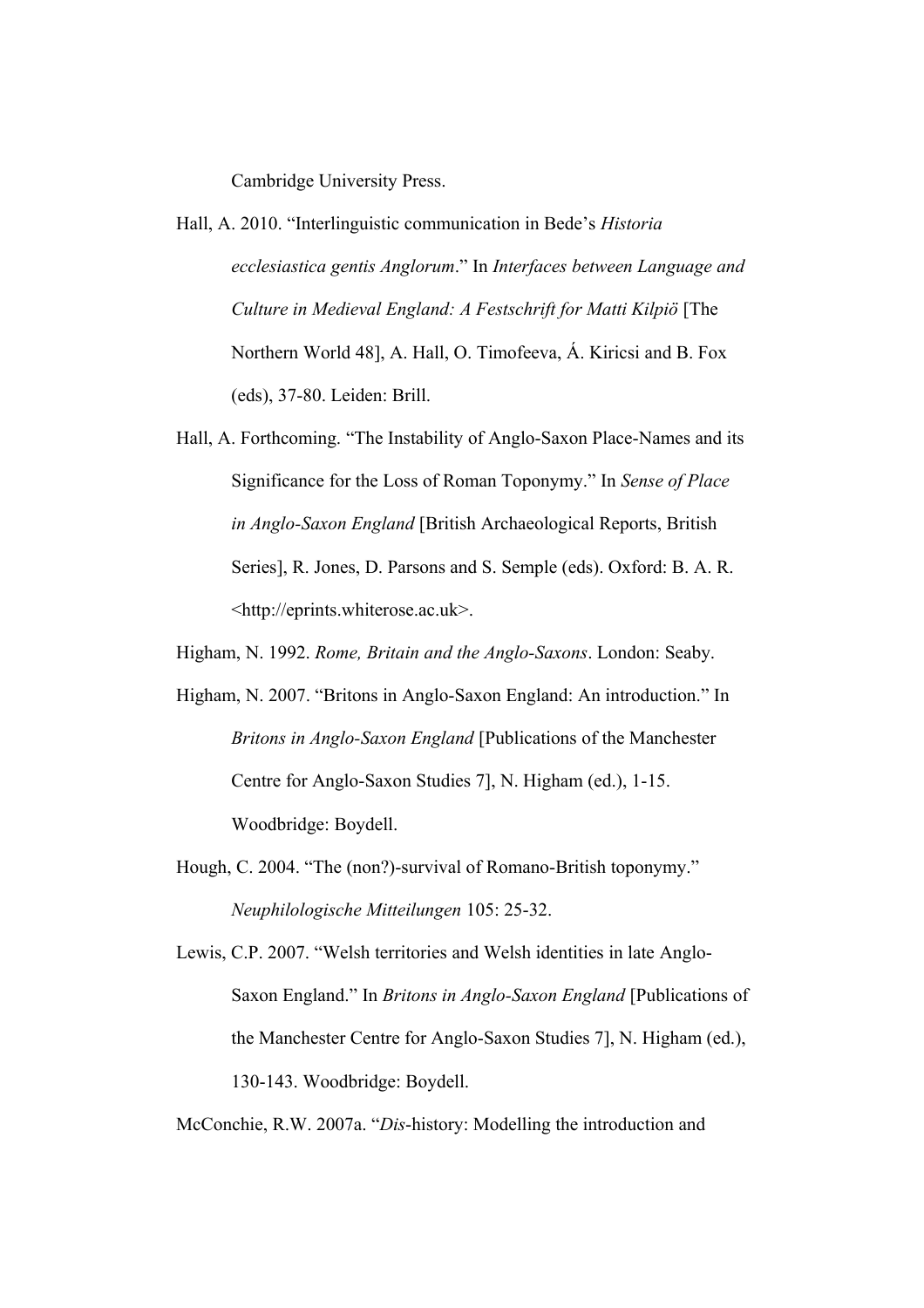diffusion of a borrowed prefix in Middle English." In *Change in Meaning and the Meaning of Change* [Mémoires de la Société Néophilologique de Helsinki 62], M. Rissanen, M. Hintikka, L. Kahlas-Tarkka and R.W. McConchie (eds), 344-371. Helsinki: Société Néophilologique.

- McConchie, R.W. 2007b. "*Discomfort* in Middle English." In *Studies in Middle English Forms and Meanings* [Studies in English Medieval Language and Literature 19], G. Mazzon (ed.), 179-189. Frankfurt am Main: Lang.
- McConchie, R.W. 2008. "*Disseisin*: The lexeme and the legal fact in early Middle English." In *English Historical Linguistics 2006: Selected Papers from the Fourteenth International Conference on English Historical Linguistics (ICEHL 14), Bergamo, 21-25 August 2006. Vol. II: Lexical and Semantic Change*, R. Dury, M. Gotti and M. Dossena (eds), 203-216. Amsterdam: Benjamins.

Oppenheimer, S. 2006. *The Origins of the British*. London: Constable.

*Oxford English Dictionary* (online). 2000-. Oxford: Oxford University Press. <http://www.oed.com>.

Padel, O.J. 2007. "Place-names and the Saxon conquest of Devon and Cornwall." In *Britons in Anglo-Saxon England* [Publications of the Manchester Centre for Anglo-Saxon Studies 7], N. Higham (ed.), 215-230. Woodbridge: Boydell.

Pestell, T. 2004. *Landscapes of Monastic Foundation: The Establishment of*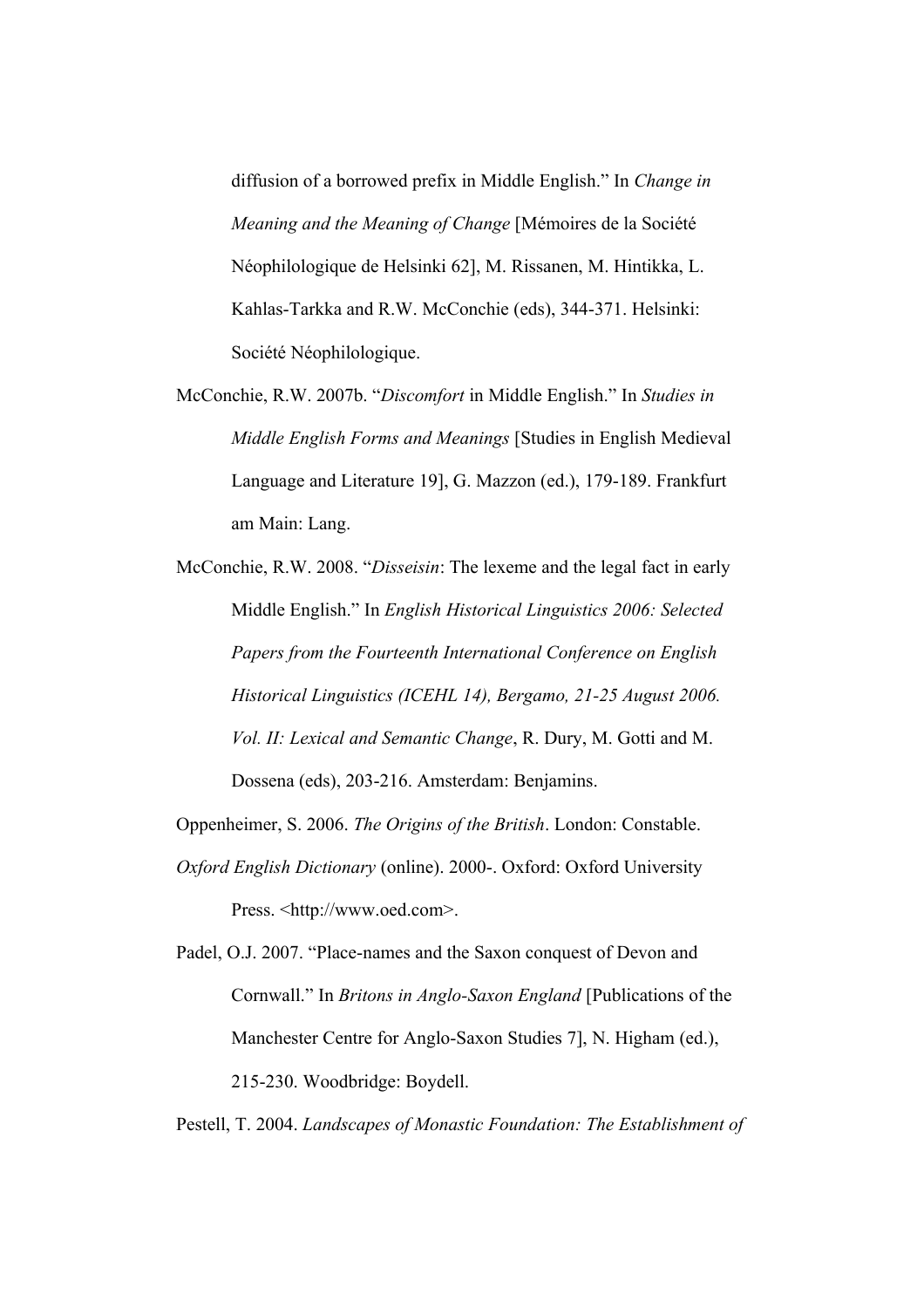*Religious Houses in East Anglia, c. 650-1200* [Anglo-Saxon Studies 5]. Woodbridge: Boydell.

- Probert, D. 2007. "Mapping early medieval language change in south-west England." In *Britons in Anglo-Saxon England* [Publications of the Manchester Centre for Anglo-Saxon Studies 7], N. Higham (ed.), 231-244. Woodbridge: Boydell.
- Richards, M., Capelli, C. and Wilson, J.F. 2008. "Genetics and the origins of the British population." In *Encyclopedia of Life Sciences*. Chichester: Wiley. <http://www.els.net> [doi:10.1002/9780470015902.a0020804].
- Rivet, A.L.F. and Smith, C. 1979. *The Place-Names of Roman Britain*. London: Batsford.
- Rowland, J. 1990. *Early Welsh Saga Poetry: A Study and Edition of the 'Englynion.'* Cambridge: Brewer.
- Smith, C. 1979. "Romano-British place-names in Bede." In *Anglo-Saxon Studies in Archaeology and History I* [British Archaeological Reports, British Series 72], S.C. Hawkes, D. Brown and J. Campbell (eds), 1-19. Oxford: British Archaeological Reports.
- Smith, C. 1980. "The survival of Romano-British toponymy." *Nomina* 4: 27-40.
- Tristram, H.L.C. von (ed.). 1997-2003. *The Celtic Englishes* [Anglistische Forschungen 247, 286, 324]. Heidelberg: Winter.
- Trudgill, P. 2010. "Contact and Sociolinguistic Typology." In *The*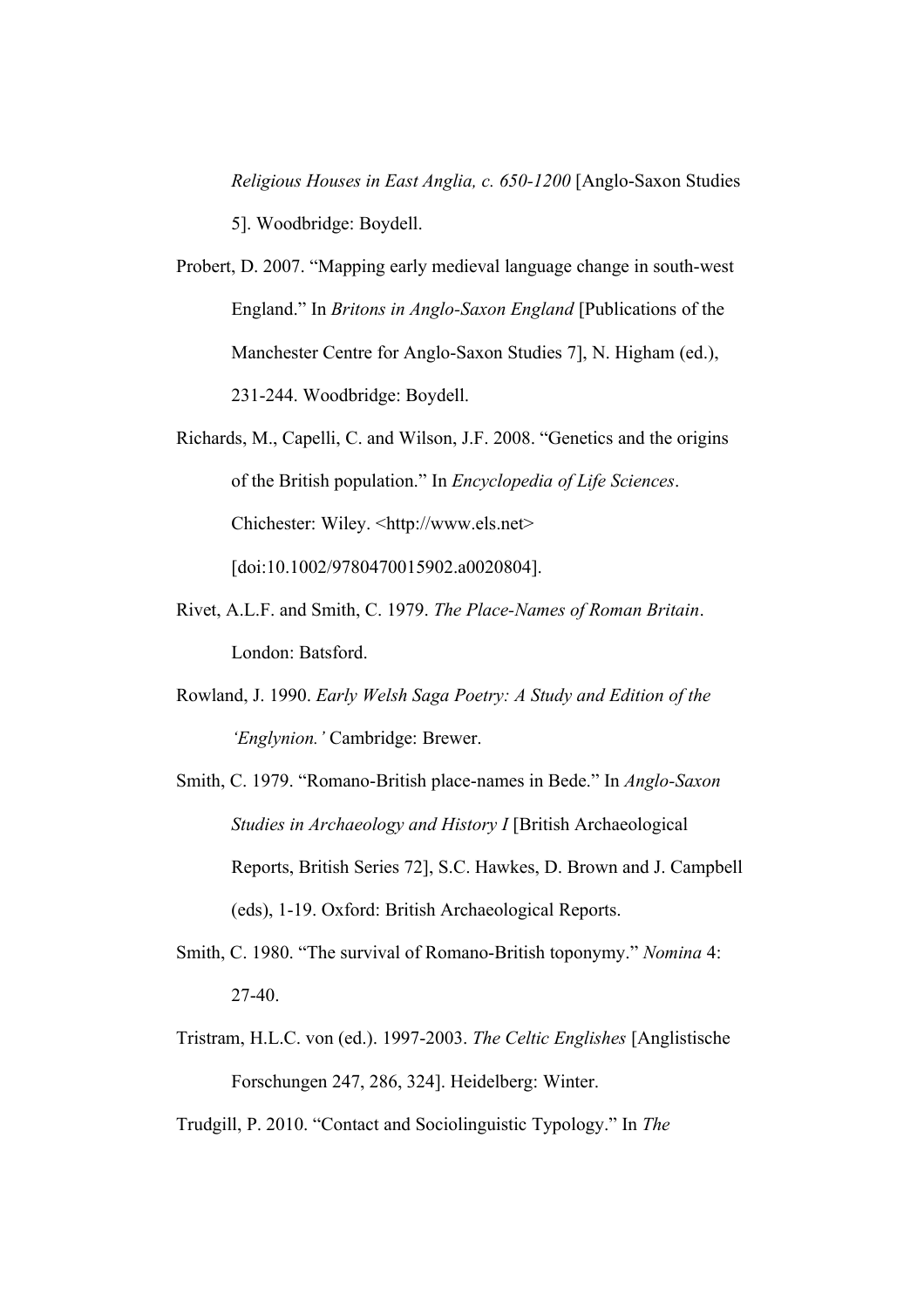*Handbook of Language Contact*, Raymond Hickey (ed), 299-319. Oxford: Blackwell.

- Watts, Victor (ed.). 2004. *The Cambridge Dictionary of English Place-Names Based on the Collections of the English Place-Name Society*. Cambridge: Cambridge University Press.
- Wollmann, A. 1990. "Lateinisch-Altenglische Lehnbeziehungen im 5. und 6. Jahrhundert." In *Britain 400-600* [Anglistische Forschungen 205], A. Bammesberger and A. Wollmann (eds), 373-396. Heidelberg: Winter.